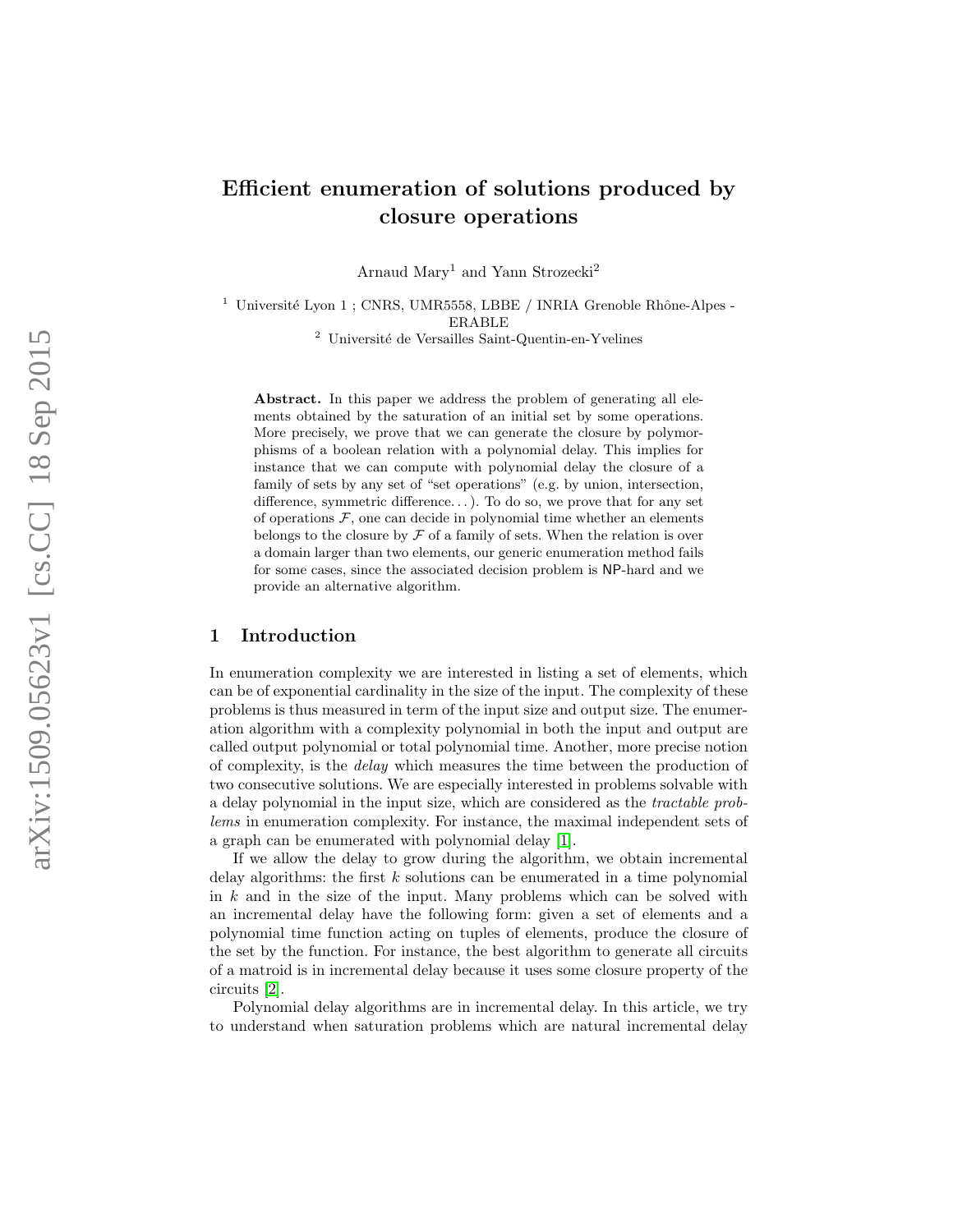problems can be in fact solved by a polynomial delay algorithm. To attack this question we need to restrict the saturation operation. In this article, an element will be a vector over some finite set and we ask the saturation operation to act coefficient-wise and in the same way on each coefficient. We prove that, when the vector is over the boolean domain, every possible saturation can be computed in polynomial delay. To do that we study a decision version of our problem, denoted by CLOSURE<sub>F</sub>: given a vector v and a set of vectors S decide whether v belongs to the closure of S by the operations of F. We prove CLOSURE  $\tau \in \mathsf{P}$ for all set of operations  $F$  over the boolean domain.

When the domain is boolean, the problem can be reformulated in term of set systems or hypergraphs. It is equivalent to generating the smallest hypergraph which contains a given hypergraph and which is closed by some operation. We show how to efficiently compute the closure of an hypergraph by any family of set operations (any operation that is the composition of unions, intersections and complementations) on the hyperedges. This extends known methods such as the closure of a hypergraph by union, by union and intersection or the generation of the cycles of a graph by computing the closure of the fundamental cycles by symmetric difference.

The closure computation is also related to constraint satisfaction problems (CSP). Indeed, the set of vectors can be seen as a relation  $R$  and the problem of generating its closure by some operation  $f$  is equivalent to the computation of the smallest relation  $R'$  containing R such that f is a polymorphism of  $R'$ . There are several works on enumeration in the context of CSP, which deal with enumerating solutions of a CSP in polynomial delay [\[3](#page-18-2)[,4,](#page-18-3)[5\]](#page-18-4). The simplest such result [\[3\]](#page-18-2) states that in the boolean case, there is a polynomial delay algorithm if and only if the constraint language is Horn, anti-Horn, bijunctive or affine. Our work is completely unrelated to these results, since we are not interested in the solutions of CSPs but only in generating the closure of relations. However, we use tools from CSPs such as the Post's lattice [\[6\]](#page-18-5), used by Schaefer in its seminal paper [\[7\]](#page-18-6), and the Baker-Pixley theorem [\[8\]](#page-18-7).

The main theorem of this article settles the complexity of a whole family of decision problems and implies, quite surprisingly, that the backtrack search is enough to obtain a polynomial delay algorithm to enumerate the closure of boolean vectors. For all these enumeration problems, compared to the naive saturation algorithm, our method has a better time complexity (even from a practical point of view) and a better space complexity (polynomial rather than exponential).

Moreover these algorithms may serve as a good tool to design other enumeration algorithms. One only has to express an enumeration problem as the closure of some sufficiently small and easy to compute set of elements and then to apply the method described in this article. Similarly, given a potentially large set of objects, it might be convenient to represent this set in a compact way with only some "essential" elements. We would like that these core elements act as a basis in the sense that any other element can be found by composing one or several operations on those base elements. If one can define such a basis with respect to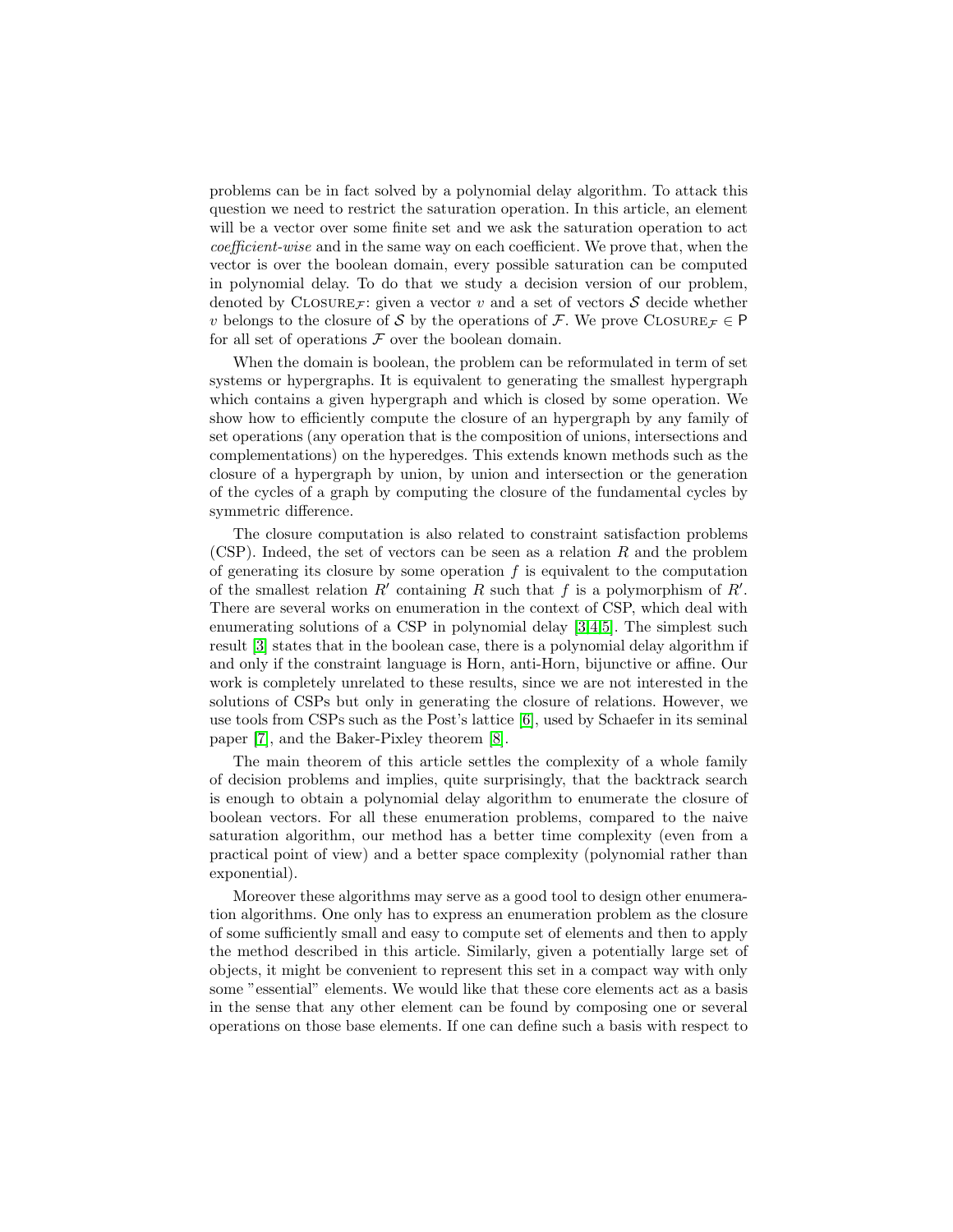a set of operations, a natural question arises: How to compute efficiently all the elements from the basis ? The results of this paper answer this question when the considered objects are subsets of a ground set and when the operations are "set operations".

Finally, besides the generic enumeration algorithm, we try to give for each closure rule an algorithm with the best possible complexity. In doing so, we illustrate several classical methods used to enumerate objects such as amortized backtrack search, reverse search, Gray code . . .

### 1.1 Our results

In Sec. [2,](#page-2-0) we define enumeration complexity, our problem and the backtrack search. In Sec. [3,](#page-5-0) we use Post's lattice, restricted through suitable reductions between clones, to determine the complexity of  $\text{CLOSURE}_{\mathcal{F}}$  for all set of binary operations  $F$ . It turns out that there are only a few types of closure operations:

- 1. the monotone operations, in subsection [3.1](#page-6-0)
- 2. the addition over  $\mathbb{F}_2$ , in subsection [3.2](#page-9-0)
- 3. the set of all operations, or almost all, in subsection [3.3](#page-9-1)
- 4. an infinite hierarchy of increasingly hard to enumerate closures, related to the majority function, in subsection [3.4](#page-10-0)
- 5. the few limit cases of the previous hierarchy in subsection [3.5](#page-14-0)

Finally, in Sec. [4,](#page-15-0) we give polynomial delay algorithm for three classes of closure operation over any domain and prove that the method we use in the boolean case fails in one case.

# <span id="page-2-0"></span>2 Preliminary

### 2.1 Basic notations

Given  $n \in \mathbb{N}$ , [n] denotes the set  $\{1, ..., n\}$ . For a set D and a vector  $v \in D^n$ , we denote by  $v_i$  the i<sup>th</sup> coordinate of v. Let  $i, j \in [n]$ , we denote by  $v_{i,j}$  the vector  $(v_i, v_j)$ . More generally, for a subset  $I = \{i_1, ..., i_k\}$  of  $[n]$  with  $i_1 < ... < i_k$  we denote by  $v_I$  the vector  $(v_{i_1},...,v_{i_k})$ . Let  $\mathcal S$  be a set of vector we denote by  $\mathcal S_I$  the set  $\{v_I | v \in S\}$ . The characteristic vector v of a subset E of  $[n]$ , is the vector in  $\{0,1\}^n$  such that  $v_i = 1$  if and only if  $i \in X$ .

### 2.2 Complexity

In this section, we recall basic definitions about enumeration problems and their complexity, for further details and examples see [\[9\]](#page-18-8).

Let  $\Sigma$  be some finite alphabet. An *enumeration problem* is a function  $A$ from  $\Sigma^*$  to  $\mathcal{P}(\Sigma^*)$ . That is to each input word, A associates a set of words. An algorithm which solves the enumeration problem  $A$  takes any input word  $w$ and produces the set  $A(w)$  word by word and *without redundancies*. We always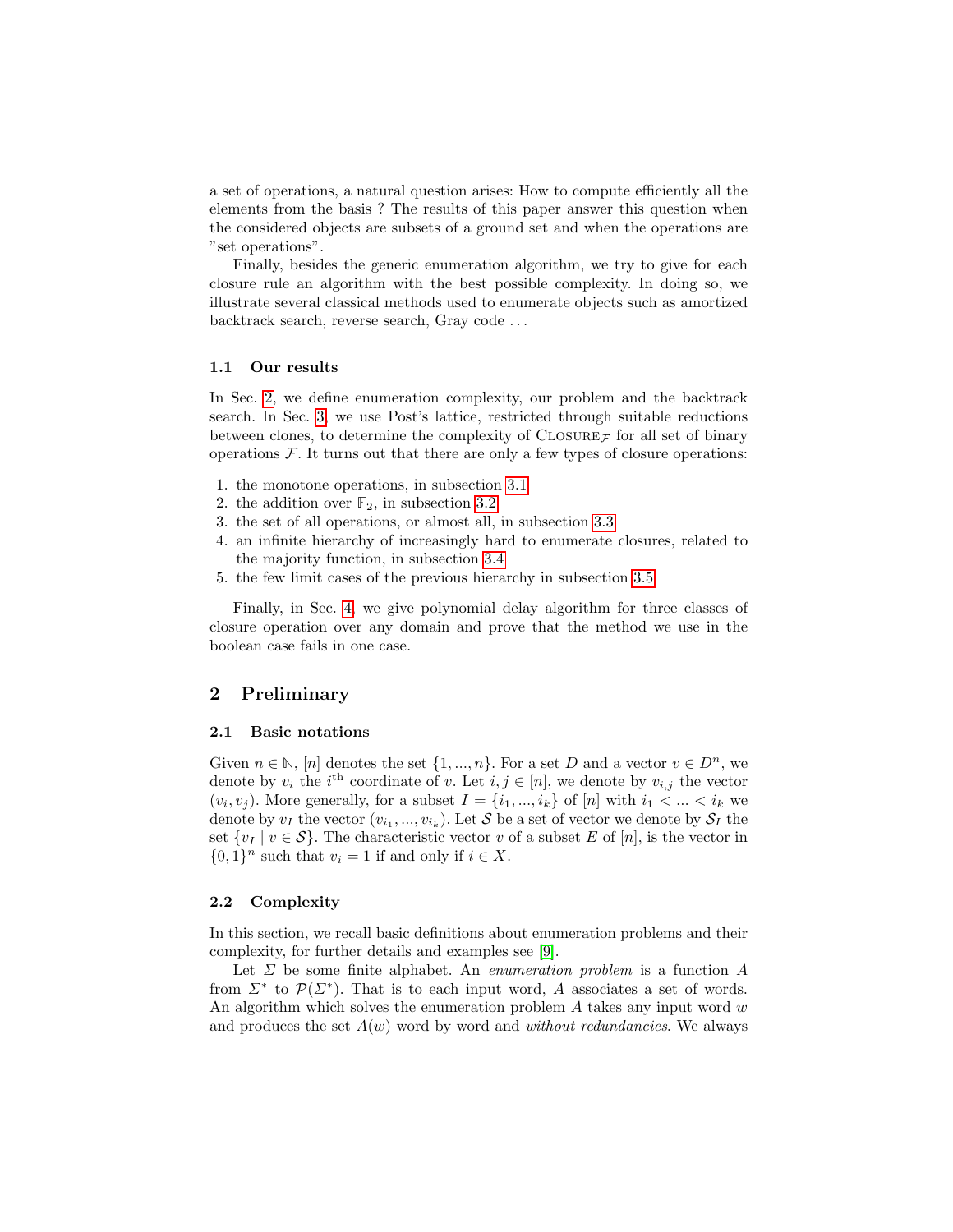require the sets  $A(w)$  to be finite. We may also ask  $A(w)$  to contain only words of polynomial size in the size of  $w$  and that one can test whether an element belongs to  $A(w)$  in polynomial time. If those two conditions hold, the problem is in the class EnumP which is the counterpart of NP for enumeration. Because of this relationship to NP, we often call solutions the elements we enumerate.

The computational model is the random access machine model (RAM) with addition, subtraction and multiplication as its basic arithmetic operations. We have additional output registers, and when a special OUTPUT instruction is executed, the contents of the output registers is outputted and considered as an element of the outputted set. We choose the RAM model, because it is closer to real computers and because it allows to store all found solutions and to look for one in logarithmic time in the number of solutions.

The *delay* is the time between the productions of two consecutive solutions. Usually we want to bound the delay of an algorithm for all pairs of consecutive solutions and for all inputs of the same size. If this delay is polynomial in the size of the input, then we say that the algorithm is in *polynomial delay* and the problem is in the class DelayP. If the delay is polynomial in the input and the number of already generated solutions, we say that the algorithm is in incremental delay and the problem is in the class IncP. By definition we have DelayP ⊂ IncP. Moreover (DelayP ∩ EnumP)  $\neq$  (IncP ∩ EnumP) modulo the exponential time hypothesis [\[10\]](#page-19-0). In practice problems in DelayP are much more tractable, often because they can be solved with a memory polynomial in the size of the input. Note that in a polynomial delay algorithm we allow a polynomial precomputation step, usually to set up data structures, which is not taken into account in the delay. This is why we can have a delay smaller than the size of the input.

We now explain a very classical and natural enumeration method called the Backtrack Search (sometimes also called the flashlight method) used in many previous articles [\[11](#page-19-1)[,12\]](#page-19-2). We represent the solutions we want to enumerate as vectors of size n and coefficients in  $[d]$ . In practice solutions are often subsets of  $[n]$  which means that  $k = 1$  and the vector is the characteristic vector of the subset.

<span id="page-3-0"></span>The enumeration algorithm is a depth first traversal of a tree whose nodes are partial solutions. The nodes of the tree will be all vectors  $v$  of size  $l$ , for all  $l \leq n$ , such that  $v = w_{[l]}$  and w is a solution. The children of the node v will be the vectors of size  $l + 1$ , which restricted to [l] are equal to v. The leaves of this tree are the solutions of our problem, therefore a depth first traversal will visit all leaves and yield all solutions. We want an enumeration algorithm with a delay polynomial in  $n$ . Since a branch of the tree is of size  $n$ , we need to be able to find the children of a node in a time polynomial in  $n$  to obtain a polynomial delay. The delay also depends linearly on  $d$ , but in the rest of the paper  $d$  will be constant. Therefore the problem is reduced to the following decision problem: given v of size l is there w a solution such that  $v = w_{[l]}$ ? This problem is called the extension problem associated to the enumeration problem.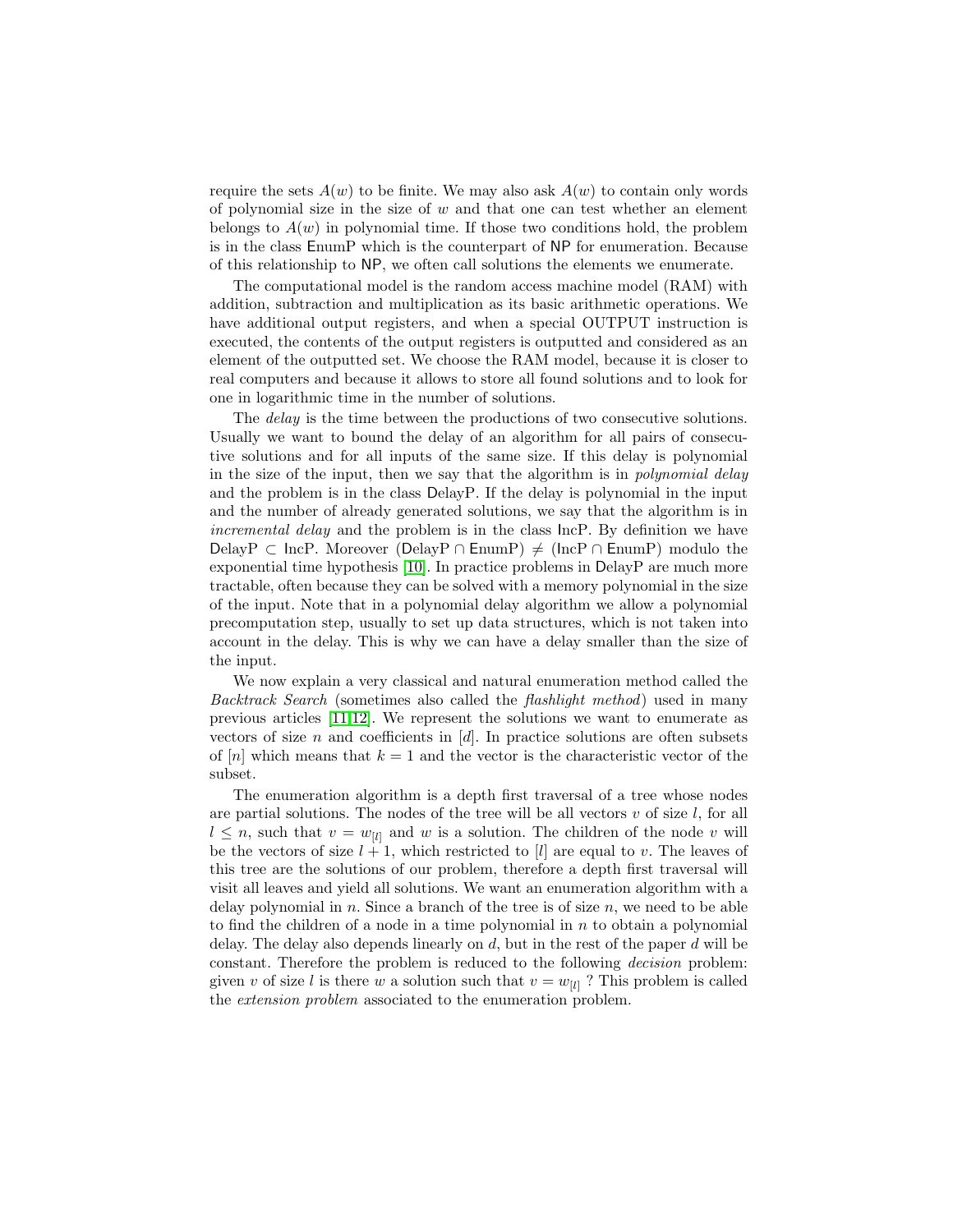**Proposition 1.** Given an enumeration problem A, such that for all  $w$ ,  $A(w)$ can be seen as vectors of size n and coefficients in  $[d]$ , with n and d polynomially related to |w|. If the extension problem associated to A is in  $P$ , then A is in DelayP.

More precisely, the delay is n times the complexity of solving the extension problem times d. We will see in the next part, that the complexity of solving the extension problem can be amortized over a whole branch of the tree, since we solve it many times, using well chosen data structures.

There is a second enumeration method to design a polynomial delay algorithm, named the supergraph method [\[13\]](#page-19-3). The idea is to organize the solutions (and not the partial solutions) as a DAG instead of a tree, and to traverse this DAG. For that we should be able to visit all the successors of a node in polynomial time. To avoid to enumerate several times a node of the DAG, the reverse search method is often used [\[13\]](#page-19-3). It consists on defining a canonical parent computable in polynomial time for each node. This method may have a better delay than the backtrack search, because the traversal goes over solutions only.

## 2.3 Closure of families by set operations

In this subsection, we define the family of enumeration problems we want to solve. We fix D a finite domain. Given a t-ary operation f (a function from  $D<sup>t</sup>$ to  $D$ ),  $f$  can be naturally extended to a t-ary operation over vectors of the same size. For a *t*-uples of vectors of size  $n v^1, \ldots v^t, f$  will then acts coefficient-wise, that is for all  $i \leq n$ ,  $f(v^1, \ldots, v^t)_i = f(v^1_i, \ldots, v^t_i)$ .

**Definition 1.** Let  $\mathcal F$  be a finite set of operations over D. Let  $\mathcal S$  be a set of vectors of size n over D. Let  $\mathcal{F}^i(\mathcal{S}) = \{f(v_1, \ldots, v_t) \mid v_1, \ldots, v_t \in \mathcal{F}^{i-1}(S) \text{ and } f \in \mathcal{F}\}\$ and  $\mathcal{F}^0(\mathcal{S}) = \mathcal{S}$ . The closure of  $\mathcal{S}$  by  $\mathcal{F}$  is  $Cl_{\mathcal{F}}(\mathcal{S}) = \cup_i \mathcal{F}^i(\mathcal{S})$ .

Remark that  $Cl_{\mathcal{F}}(\mathcal{S})$  is also the smallest set which contains S and which is closed by the operations of F. The set  $Cl_{\mathcal{F}}(\mathcal{S})$  is invariant under the operations of F: these operations are called *polymorphisms* of the set  $Cl_{\mathcal{F}}(\mathcal{S})$ , a notion which comes from universal algebra.

As an illustration, assume that  $D = \{0, 1\}$  and that  $\mathcal{F} = \{\vee\}$ . Then the elements of S can be seen as subsets of  $[n]$  (each vector of size n is the characteristic vector of a subset of [n]) and CLOSURE $_{\{V\}}(\mathcal{S})$  is the closure by union of all sets in S. Let  $S = \{\{1, 2, 4\}, \{2, 3\}, \{1, 3\}\}\$  then  $Cl_{\{V\}}(\mathcal{S}) = \{\{1, 2, 4\}, \{1, 2, 3, 4\}, \{2, 3\}, \{1, 3\}, \{1, 2, 3\}\}.$ Remark that  $Cl_{\{v\}}(\mathcal{S})$  is indeed closed by union, that is  $\vee$  is a polymorphism of  $Cl_{\{V\}}(\mathcal{S}).$ 

We now introduce the family of enumeration problems, parametrized by  $\mathcal F$ a set of operations over D, which we will try to solve in this article.

# EnumClosure $_F$

**Input:** A set of vectors  $S$ Output:  $Cl_{\mathcal{F}}(S)$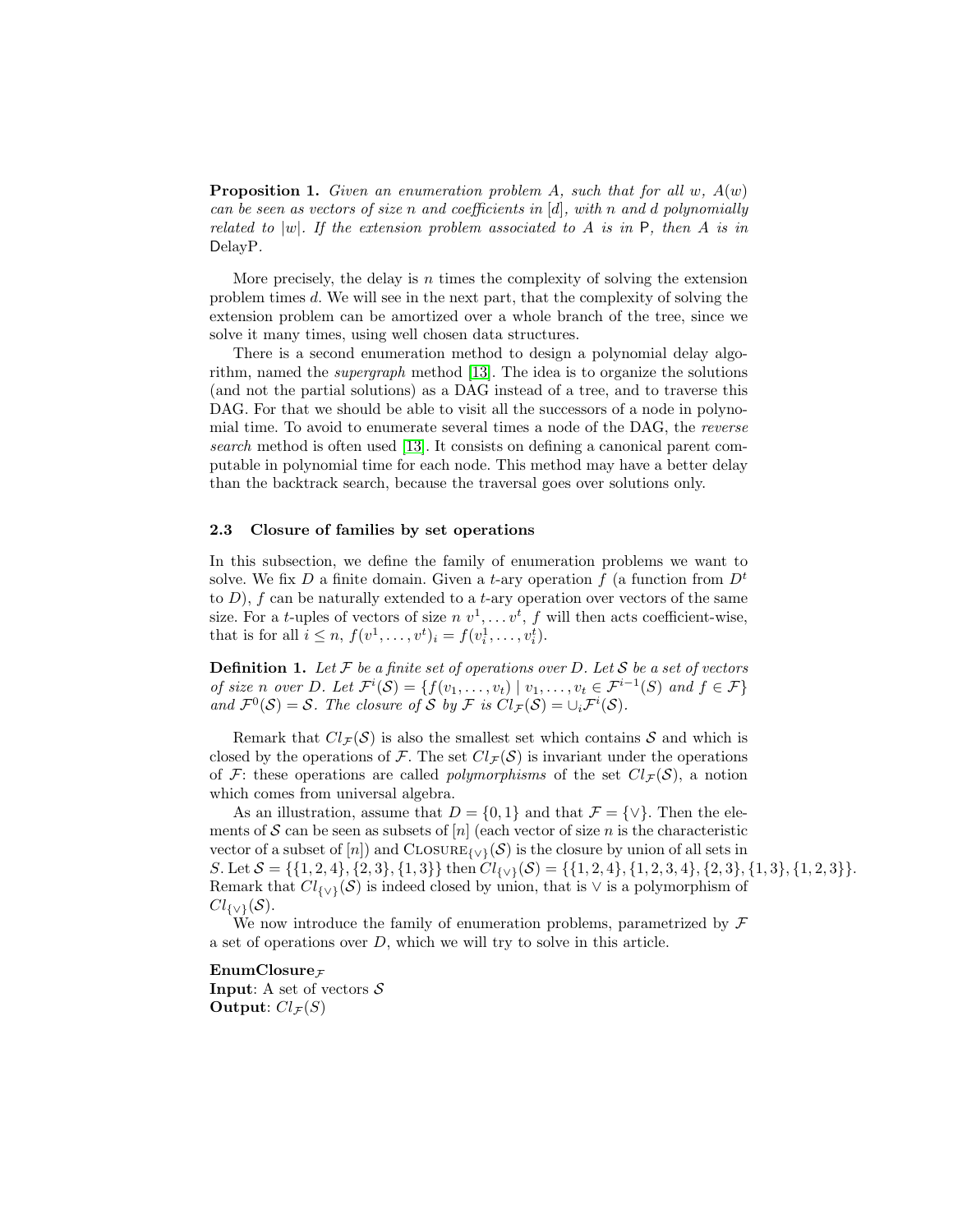In all this article, we will denote the size of the vectors of  $S$  by n and the cardinal of  $\mathcal S$  by m. We introduce two related decision problems. First, the extension problem associated to a set of operations  $\mathcal{F}$ , is the problem EXTCLOSURE $\mathcal{F}$ : given S a set of vectors of size n, and a vector v of size  $l \leq n$ , is there a vector  $v' \in Cl_{\mathcal{F}}(\mathcal{S})$  such that  $v_{[l]} = v'$ . Second, the closure problem, denoted by CLOSURE<sub>F</sub>, is a restricted version of the extension problem where v is of size n.

**Proposition 2.** If  $\text{ClosURE}_{\mathcal{F}} \in \mathsf{P}$  then  $\text{ENUMCLOSURE}_{\mathcal{F}} \in \text{DelayP}$ .

*Proof.* EXTCLOSURE<sub>F</sub> can be reduced to CLOSURE<sub>F</sub>. Indeed, given a vector v of size l, because the operations of  $\mathcal F$  act coordinate-wise, the two following predicates are equivalent:

 $- \exists v' \in Cl_{\mathcal{F}}(\mathcal{S})$  such that  $v_{[l]} = v'$  $- v \in Cl_{\mathcal{F}}(\mathcal{S}_{[l]})$ 

Therefore if  $\text{CLOSURE}_{\mathcal{F}} \in \mathsf{P}$  then we have also  $\text{EXTCLOSURE}_{\mathcal{F}} \in \mathsf{P}$ . We can use Prop. [1](#page-3-0) to conclude.

We have introduced an infinite family of problems, whose complexity we want to determine. Several families of operations may always produce the same closure. To deal with that, we need to introduce the notion of functional clone.

**Definition 2.** Let  $\mathcal F$  be a finite set of operations over D, the functional clone generated by F, denoted by  $\langle \mathcal{F} \rangle$ , is the set of operations obtained by any composition of the operations of F and of the projections  $\pi_k^n : D^n \to D$  defined by  $\pi_k^n(x_1,\ldots,x_n)=x_k$ .

This notion is interesting, because two sets of functions which generate the same clone applied to the same set produce the same closure.

**Lemma 1.** For all set of operations F and all set of vectors S,  $Cl_{\mathcal{F}}(S)$  =  $Cl_{\leq \mathcal{F}>}(\mathcal{S}).$ 

The number of clones over  $D$  is infinite even when  $D$  is the boolean domain. However, in this case the clones form a countable lattice, called the Post's lattice [\[6\]](#page-18-5). Moreover there is a finite number of well described clones plus a few very regular infinite family of clones.

# <span id="page-5-0"></span>3 The Boolean Domain

In this part we will prove our main theorem on the complexity of  $\text{CLOSURE}_{\mathcal{F}}$ , when the domain is boolean (of size 2). An instance of one such problem, denoted by  $S$ , will be indifferently seen as a set of vectors of size n or a set of subsets of  $[n].$ 

**Theorem 1.** Let  $\mathcal F$  be any fixed finite set of operations over the boolean domain, then CLOSURE  $\tau \in P$  and ENUMCLOSURE  $\tau \in$  DelayP.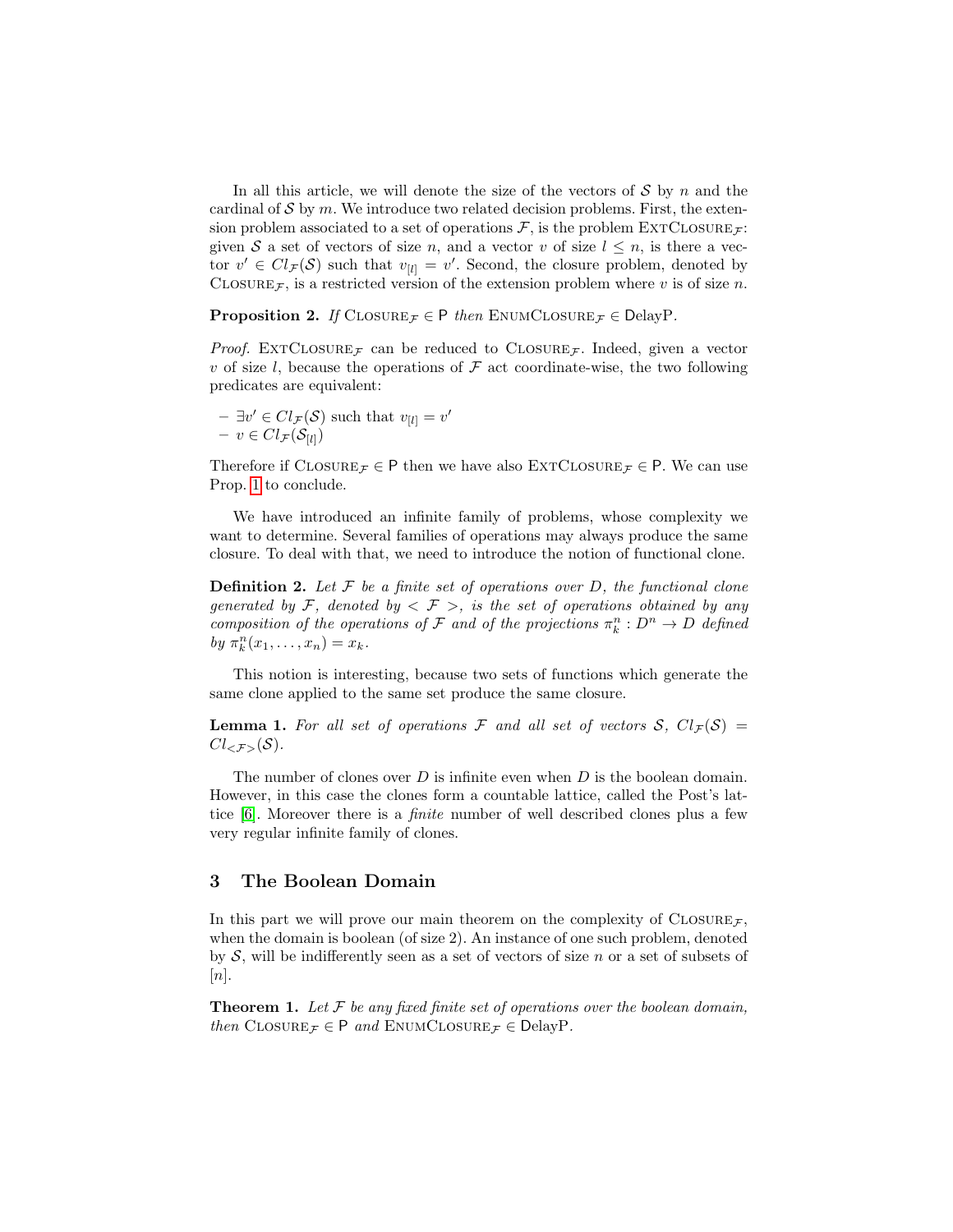There is also a uniform version of the decision problem, where  $\mathcal F$  is given as input. It turns out that this problem is NP-hard as proven in Section [3.4.](#page-10-0)

To prove our main theorem, we will prove that  $\text{CLOSURE}_{\mathcal{F}} \in \mathsf{P}$ , for each clone  $\mathcal F$  of the Post's lattice. We first show that for some  $\mathcal F$  the problem CLOSURE can be reduced to CLOSURE<sub>G</sub> where  $\mathcal G$  is another clone obtained from  $\mathcal F$ . This helps to reduce the number of cases we need to consider.

To an operation f we can associate its dual  $\overline{f}$  defined by  $\overline{f}(s_1, \ldots, s_t)$  $\neg f(\neg s_1, \ldots, \neg s_t)$ . If F is a set of operations, F is the set of duals of operation in  $\mathcal F$ . We denote by 0 and 1 the constant functions which always return 0 and 1. By a slight abuse of notation, we will also denote by 0 the all zero vector and by 1 the all one vector.

<span id="page-6-1"></span>**Proposition 3.** The following problems can be polynomially reduced to  $CLOSUREF$ :

- 1. CLOSURE $_{\mathcal{F}\cup\{0\}}$ , CLOSURE $_{\mathcal{F}\cup\{1\}}$ , CLOSURE $_{\mathcal{F}\cup\{0,1\}}$
- 2. CLOSURE $\overline{\mathcal{F}}$
- 3. CLOSURE $\mathcal{F}_{\cup\{\neg\}}$  when  $\mathcal{F} = \overline{\mathcal{F}}$

Proof. The reductions follow easily from these observations:

- 1.  $Cl_{\mathcal{F}\cup\{f\}}(\mathcal{S})=Cl_{\mathcal{F}}(\mathcal{S}\cup\{f\})$  for  $f=0$  or  $f=1$  and  $\mathcal{S}\neq\emptyset$ .
- 2.  $Cl_{\overline{\mathcal{F}}}(\mathcal{S}) = Cl_{\mathcal{F}}(\overline{\mathcal{S}})$  where  $\overline{\mathcal{S}}$  is the set of negation of vectors in  $\mathcal{S}$ .
- 3.  $Cl_{\mathcal{F}\cup\{\neg\}}(\mathcal{S})=Cl_{\mathcal{F}}(\mathcal{S}\cup\overline{\mathcal{S}})$  since for every  $f\in\mathcal{F}$ , there exists  $g\in\mathcal{F}$  such that  $\neg(f(v_1,\ldots,v_t)=\overline{f}(\neg v_1,\ldots,\neg v_t)=g(\neg v_1,\ldots,\neg v_t).$

In the following picture, we represent the clones which cannot be reduced to another one using Prop. [3](#page-6-1) and that we will investigate in this article. For a a modern presentation of all boolean clones, their bases and the Post's lattice see [\[14\]](#page-19-4).

### <span id="page-6-0"></span>3.1 Conjunction

We first study one of the simplest clone:  $E_2 = \langle \wedge \rangle$ . We give an elementary proof that  $\text{CLOSURE}_{E_2} \in \mathsf{P}$ , then we explain how to obtain a good delay for ENUMCLOSURE<sub>E2</sub>. For a binary vector v, let us denote by  $\mathbb{O}(v)$  (resp.  $\mathbb{1}(v)$ ) the set of indices i for which  $v_i = 0$  (resp.  $v_i = 1$ ).

## **Proposition 4.** CLOSURE<sub>E2</sub>  $\in$  P.

*Proof.* Let S be a set of boolean vectors, if we apply  $\wedge$  to a couple of vectors in  $S$  it produces the intersection of two vectors when seen as sets. Since the intersection operation is associative and commutative,  $Cl_{E_2}(S)$  is the set of arbitrary intersections of elements of S. Let v be a vector and let  $S_1$  be the set  $\{w \in \mathcal{S} \mid w_{\mathbb{1}(v)} = 1\}.$  Assume now that v can be obtained as an intersection of elements  $v_1, \ldots, v_t$ , those elements must be in  $S_1$  because of the monotonicity of the intersection for the inclusion. On the other hand, by definition of  $S_1$ , v will always be smaller or equal to  $\cap_{w \in S_1} w$ . Therefore,  $v \in Cl_{E_2}(S)$  if and only if  $v = \bigcap_{w \in \mathcal{S}_1} w$ . This intersection can be computed in time  $O(mn)$  which concludes the proof.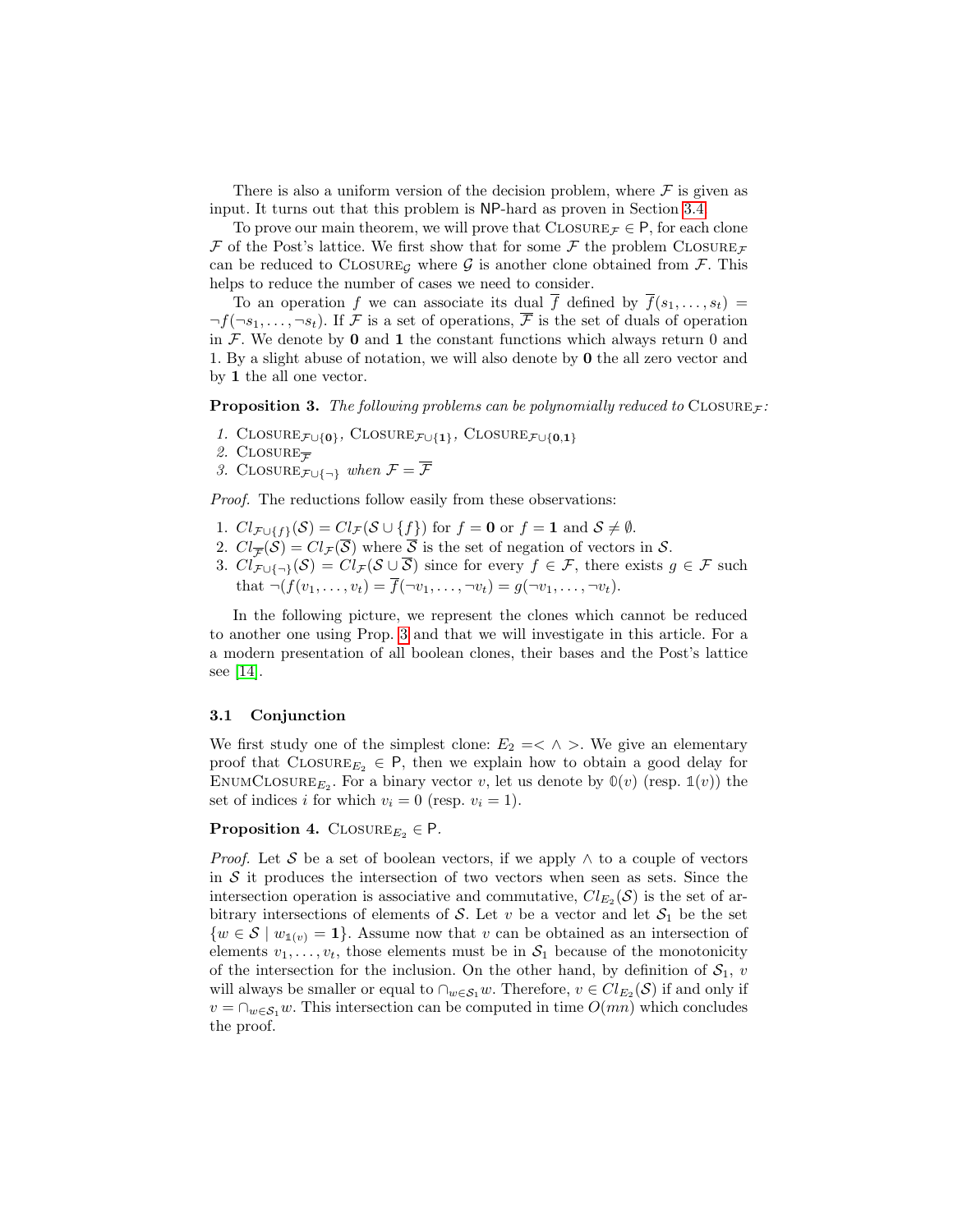

Fig. 1. The reduced Post's lattice, the edges represent inclusions of clones

By Prop. [1,](#page-3-0) we can turn the algorithm for  $\text{CLOSURE}_{E_2}$  into an enumeration algorithm for ENUMCLOSURE<sub> $E_2$ </sub> with delay  $O(mn^2)$ . We show in the next proposition how to reduce this delay to  $O(mn)$ , which is the best known complexity for this problem.

**Proposition 5.** There is an algorithm solving  $\text{EWMCLOSURE}_{E_2}$  with a delay  $O(mn)$ .

Proof. We use the backtrack search described in Prop. [1](#page-3-0) but we maintain data structures which allows to decide CLOSURE<sub>E<sub>2</sub></sub> quickly. Let S be the input set of  $m$  vectors of size  $n$ . During the traversal of the tree we update the partial solution p, represented by an array of size n which stores whether  $p_i = 1$ ,  $p_i = 0$ or is yet undefined.

A vector v of S is compatible with the partial solution if  $\mathbb{1}_p \subseteq \mathbb{1}_v$ . We maintain an array  $COMP$  indexed by the sets of  $S$ , which stores whether each vector of  $\mathcal S$  is compatible or not with the current partial solution. Finally we update an array COUNT, such that COUNT[i] is the number of compatible vectors  $v \in \mathcal{S}$ such that  $v_i = 0$ . Remark that a partial solution p can be extended into a vector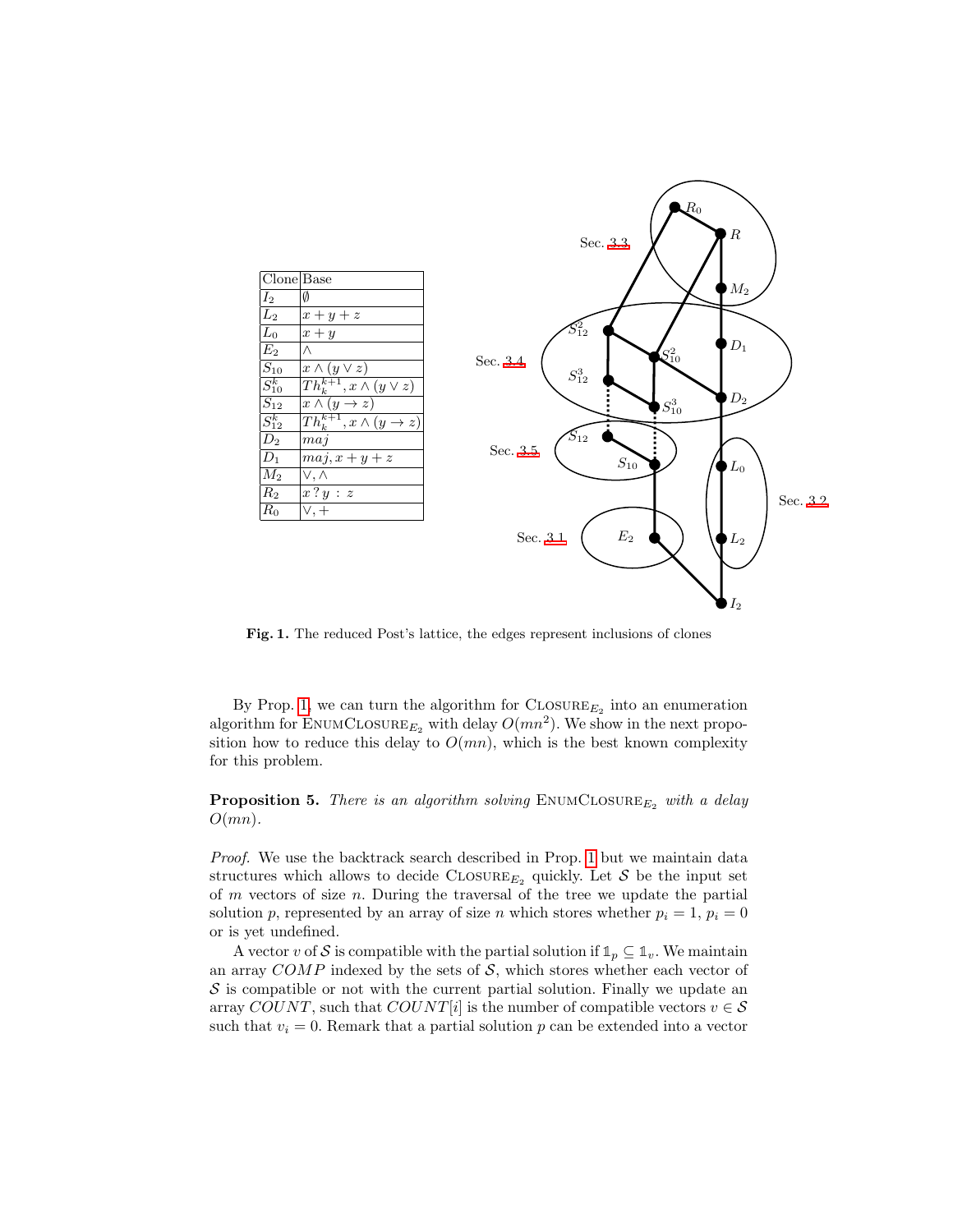of  $Cl_{E_2}(S)$  if and only if for all  $i \in \mathbb{O}_p$   $COUNT[i] > 0$ , the solution is then the intersection of all compatible vectors.

At each step of the traversal, we select an index  $i$  such that  $p_i$  is undefined and we set first  $p_i = 0$  then  $p_i = 1$ . When we set  $p_i = 0$ , there is no change to do in COUNT and COMP and we can check whether this extended partial solution is correct by checking if  $COUNT[i] > 0$  in constant time. When we set  $p_i = 1$ , we need to update COMP by removing from it every vector v such that  $v_i = 0$ . Each time we remove such a vector v, we decrement  $COUNT[j]$  for all j such that  $v_j = 0$ . If there is a j such that  $COUNT[j]$  is decremented to 0 then the extension of p by  $p_i = 1$  is not possible.

When we traverse a whole branch of the tree of partial solutions during the backtrack search, we will set  $p_i = 1$  for each i at most once and then we need to remove each vector from COMP at most once. Therefore the total number of operations we do to maintain COMP and COUNT is  $O(mn)$  and so is the delay.

Remark that if we ask for all extensions of the sets instead of all intersections, we exactly get the problem of enumerating the solutions of a monotone DNF formula. In fact the algorithm used here is exactly the same as the best one to generate the solutions of a DNF formula. Moreover, we can reduce the problem of enumerating the solutions of a monotone DNF formula to  $\textsc{EnumCLOSURE}_{D_2}.$ The reduction we use is called *parsimonious reduction* and is relevant for counting and enumeration complexity (see [\[9\]](#page-18-8)). It maps an instance of a problem to one of another problem in polynomial time and there is a bijection between the solutions associated to those instances which can be computed in polynomial time. For instance, since  $Cl_{\overline{D_2}}(\mathcal{S}) = Cl_{\vee}(\overline{\mathcal{S}})$  the problem of generating intersections of hyperedges reduces to the problem of generating unions of hyperedges.

Proposition 6. There is a parsimonious reduction from monotone DNF to  $ENUMCLOSURE<sub>{V}</sub>$ </sub>.

*Proof.* Let  $\phi \equiv \bigvee_{i=1}^{m} C_i$  where the  $C_i$  are clauses over the variables  $x_1, \ldots, x_n$ . We build an hypergraph H over the domain  $[n]$ . For each clause  $C_i$ , let  $e_i$  be the hyperedge  $\{i \mid x_i \in C_i\}$  and we also add the hyperedges  $e_i \cup \{x_i\}$  for all  $x_i \notin E$ . There is a bijection between the union of hyperedges and the solutions of the formula  $\phi$ .

Since the reduction is parsimonious, the problems of counting the elements of  $Cl_V$  and  $Cl_{D_2}$  are  $\sharp$ P-hard, while their enumerations are easy. Determining the exact complexity of  $C_{\text{LOSURE}}$  is an intriguing *open problem*: is it possible to design an algorithm with a complexity sublinear in  $m$  or even which depends on n only ? Even when the input hypergraph is a graph (every set in  $S$  is of size 2), m is bounded by  $n^2$  and the question of solving CLOSURE<sub>V</sub> with a delay better than  $O(n^3)$  is open.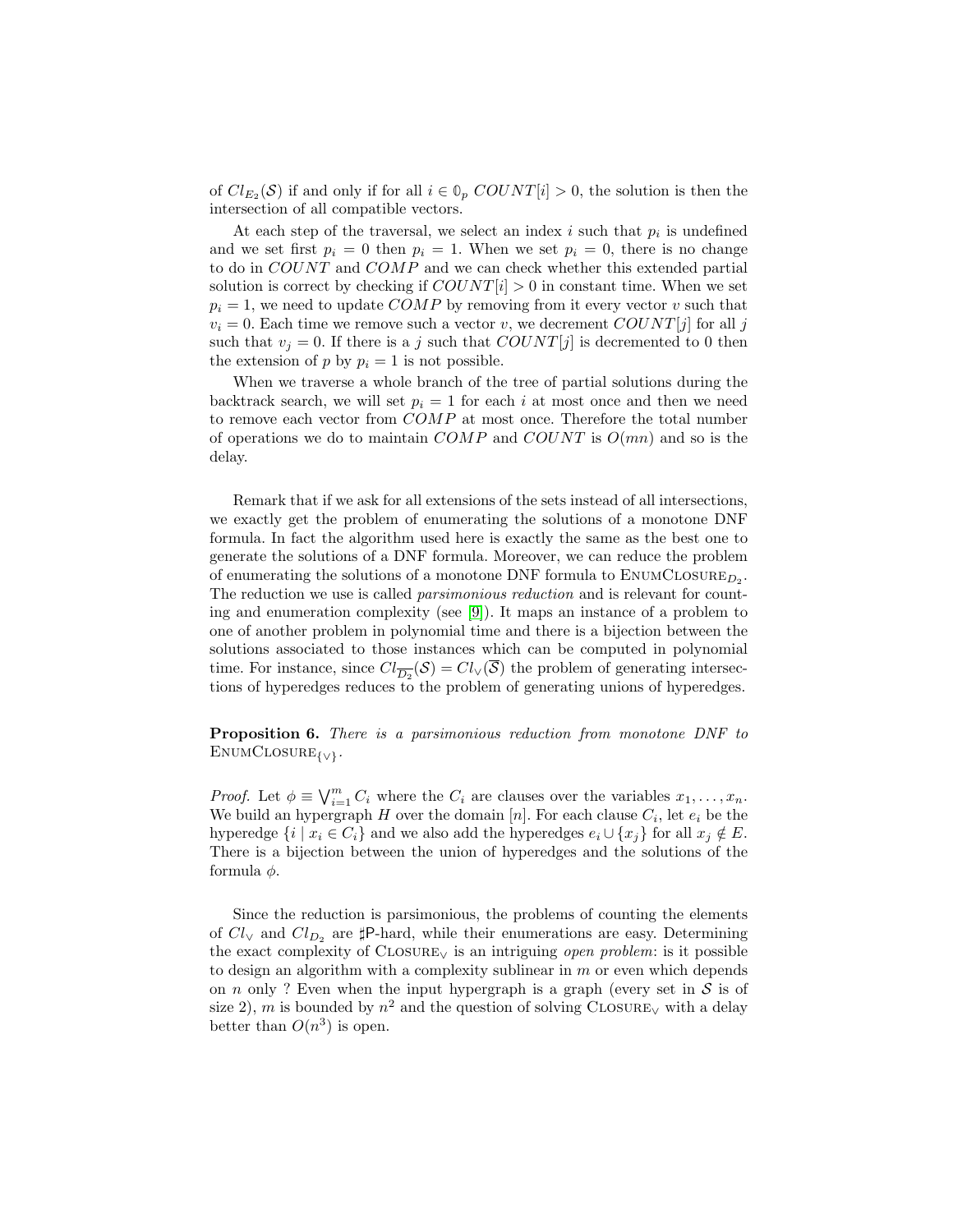#### <span id="page-9-0"></span>3.2 Algebraic operations

We first deal with the clone  $L_0 = \langle + \rangle$  where  $+$  is the boolean addition. Note that  $Cl_{L_0}(\mathcal{S})$  is the vector space generated by the vectors in  $\mathcal{S}$ . Seen as an operation on sets, it is the symmetric difference of the two sets.

## **Proposition 7.** CLOSURE<sub>L<sub>0</sub></sub>  $\in$  P.

*Proof.* Let S be the set of input vectors, let v be a vector and let A be the matrix whose rows are the elements of S. The vector v is in  $Cl_{L_0}(S)$  if and only if there is a solution to  $Ax = v$ . Solving a linear system over  $\mathbb{F}_2$  can be done in polynomial time which proves the proposition.

The previous proposition yields a polynomial delay algorithm by applying Prop. [1.](#page-3-0) One can get a better delay, by computing in polynomial time a maximal free family M of S, which is a basis of  $Cl_{L_0}(S)$ . The basis M is a succinct representation of  $Cl_{L_0}(\mathcal{S})$ . One can generate all elements of  $Cl_{L_0}(\mathcal{S})$  by going over all possible subsets of elements of  $M$  and summing them. The subsets can be enumerated in constant time by using Gray code enumeration (see [\[15\]](#page-19-5)). The sum can be done in time  $n$  by adding a single vector since two consecutive sets differ by a single element in the Gray code order. Therefore we have, after the polynomial time computation of M, an enumeration in delay  $O(n)$ . If one allows to output the elements represented in the basis  $M$ , the algorithm even has constant delay.

With some care, we can extend this result to the clone  $L_2$  generated by the sum modulo two of three elements.

## **Proposition 8.** CLOSURE<sub> $L_2$ </sub>  $\in$  P.

*Proof.* First remark that any vector in  $Cl_{L_2}(S)$  is the sum of an odd number of vectors in S. In other words  $v \in Cl_{L_2}(S)$  if and only if there is a x such that  $Ax = v$  and that the Hamming weight of x is odd. One can compute a basis B of the vector space of the solutions to the equation  $Ax = v$ . If all elements of B have Hamming weight even, then their sums also have Hamming weight even. Therefore  $v \in Cl_{L_2}(S)$  if and only if there is an element in B with odd Hamming weight, which can be decided in polynomial time.

#### <span id="page-9-1"></span>3.3 Conjunction and disjunction

In this subsection, we deal with the largest possible clones of our reduced Post lattice:  $M_2 = \langle \wedge, \vee \rangle, R_2 = \langle x \rangle : z > \text{and } R_0 = \langle \vee, + \rangle.$ 

# Proposition 9. CLOSURE $M_2 \in \mathsf{P}$ .

*Proof.* Let S be a vector set and for all  $i \in [n]$ , let  $X_i := \{v \in S \mid v_i = 1\}$ . We will show that a vector u belongs to  $Cl_{M_2}(S)$  if and only if  $u := \bigvee$ i∈**1**(u)  $\wedge$  $v \in X_i$ v.

Clearly, if  $u := \bigvee$ i∈**1**(u)  $\wedge$  $\bigwedge_{v \in X_i} v$  then  $u \in Cl_{M_2}(\mathcal{S})$ .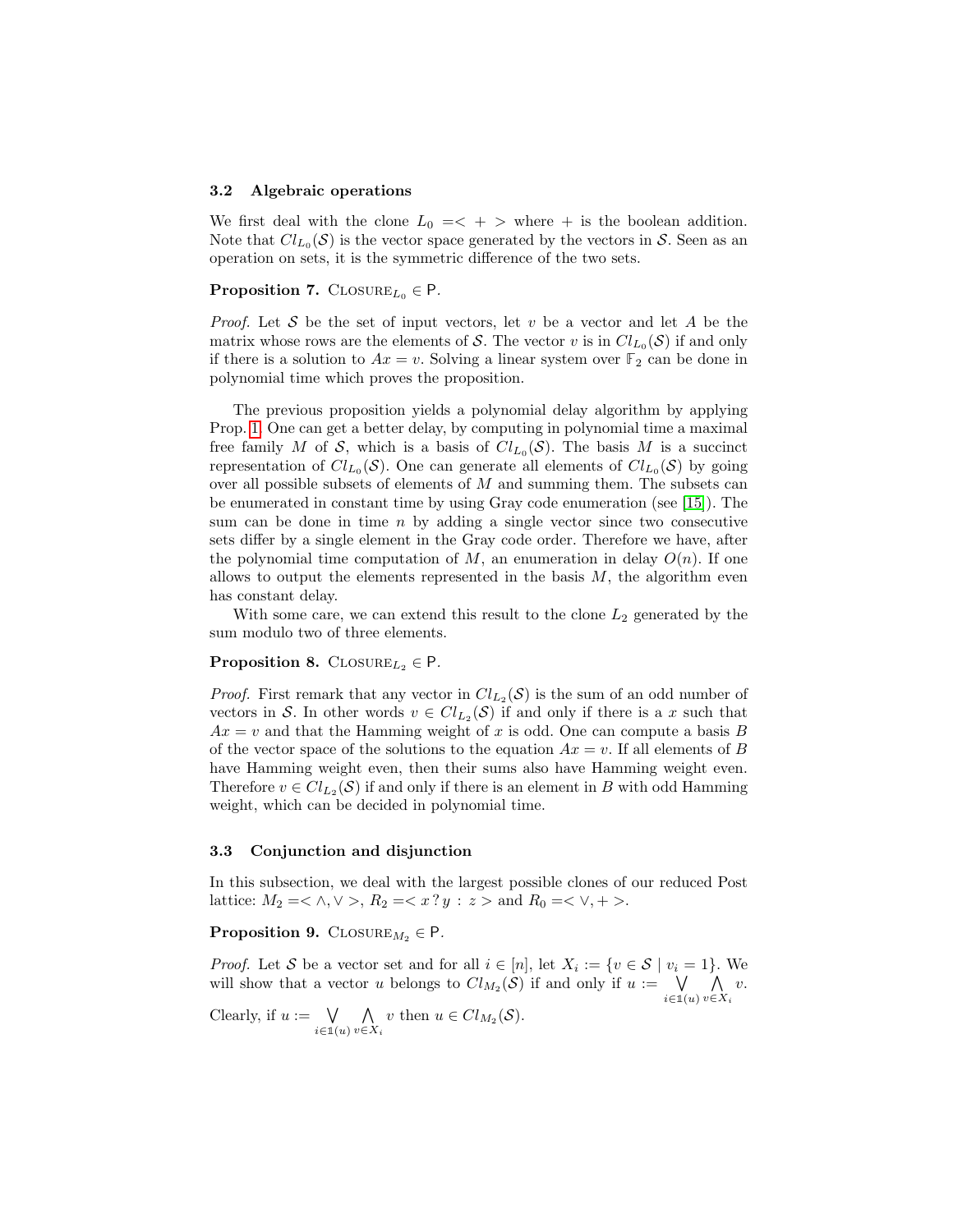Assume first that there exists  $i \in \mathbb{1}(u)$  such that  $X_i = \emptyset$  i.e. for all  $v \in \mathcal{S}$ ,  $v_i = 0$ . Then clearly, for all  $w \in Cl_{M_2}(S)$ ,  $w_i = 0$  and then  $u \notin Cl_{M_2}(S)$ . Assume now that  $X_i \neq \emptyset$  for all  $i \in \mathbb{1}(u)$  and assume that  $u \neq t := \bigvee_{i \in \mathbb{1}(u)}$  $\wedge$  $v \in X_i$ v. So there

exists  $j \in \mathbb{O}(u)$  such that  $t_j = 1$ . Thus, there exists  $i \in \mathbb{1}(u)$  such that for all  $v \in X_i$ ,  $v_j = 1$ . We have that for all  $v \in S$ ,  $v_i = 1 \Longrightarrow v_j = 1$ . Let us show that this property is preserved by both operations ∧ and ∨ and then that this property holds for all  $w \in Cl_{M_2}(S)$ . Assume that the property holds for a set F. Let  $a, b \in \mathcal{F}$  and let  $v := a \wedge b$ . If  $v_i = 1$ , we have  $a_i = 1$  and  $b_i = 1$  and then  $a_j = 1$  and  $b_j = 1$ . We conclude that  $v_j = a_j \wedge b_j = 1$ . Assume now that  $v = a \vee b$  and that  $v_i = 1$ . Then either  $a_i = 1$  or  $b_i = 1$ , say w.l.o.g. that  $a_i = 1$ . Then  $a_j = 1$  and we have  $v_j = a_j \vee b_j = 1$ . We have shown that the property is preserved by both operations, therefore u cannot belong to  $Cl_{M_2}(S)$  since  $u_i = 1$ and  $u_j = 0$ .

When we examine the previous proof, we see that the complexity of deciding CLOSURE<sub>M<sub>2</sub></sub> is  $O(mn^2)$  therefore by applying Prop. [1,](#page-3-0) we get an enumeration algorithm with delay  $O(mn^3)$ . A first idea to improve the delay is to precompute the vectors  $x^i = \Lambda$  $v \in X_i$ v once and for all in a precomputation step before the enumeration algorithm. It improves the delay to  $O(n^2)$ . Notice that the set  $Cl_{M_2}(S)$  is in fact a boolean algebra, whose atoms are the  $x^i$ . Let  $A = \{x^i \mid$  $i \in [n]$ ,  $Cl_{M_2}(\mathcal{S})$  is the set of unions of elements in A. Moreover,  $x^i$  and  $x^j$  are either equal or  $\mathbb{1}_{x^i} \cap \mathbb{1}_{x^j} = \emptyset$ . Therefore two distinct unions of elements in A produce distinct elements. Hence by enumerating all possible subsets of A with a Gray code, we can generate  $Cl_{M_2}(S)$  with a delay  $O(n)$ .

The closures by the clones  $R_2$  and  $R_0$  are equal to the closure by  $M_2 \cup \{\neg\}$  up to some coefficients which are fixed to 0 or 1, thus they are as easy to enumerate.

# **Proposition 10.** The problems  $\text{CLOSURE}_{R_2}$ ,  $\text{CLOSURE}_{R_0}$  can be reduced to  $\text{CLOSURE}_{M_2}$ in polynomial time.

*Proof.* Let S be a set of binary vectors. If for some i, for all  $v \in S$ ,  $v_i = 0$ (resp. 1) then for all  $w \in Cl_{R_2}(\mathcal{S}), w_i = 0$  (resp. 1). Therefore, we can assume that for all i, there is u and v in S such that  $u_i = 0$  and  $v_i = 1$ . Remark that  $x \, ? \, x : y = x \vee y$  thus by the previous assumption we can generate 1. Let  $w^{l} = w^{l-1}$ ?  $u^{l}$ :  $w^{l-1}$ . By assumption, we can chose  $u^{l}$  such that  $u^{l}_{l} = 0$ . We set  $w_0 = u_0$  and by a trivial induction  $w_n = 0$ . Now remark that  $x \, ? \, 0 : 1 = \overline{x}$ . Therefore we have  $Cl_{R_2}(\mathcal{S}) = Cl_{\langle \vee, \neg \rangle}$  and the problem CLOSURE $\langle \vee, \neg \rangle$  can be polynomially reduced to  $\textsc{Closure}_{M_2}$  by point 3 of Prop. [3.](#page-6-1)

If for some *i*, for all  $v \in S$ ,  $v_i = 0$  then for all  $w \in Cl_{R_0}(S)$ ,  $w_i = 0$ . Therefore we can assume that for all i, there is  $u \in S$  such that  $u_i = 1$ . Therefore,  $1 \in Cl_{R_0}(S)$  by doing the union of the elements  $u^l$  such that  $u^l_l = 1$ . Finally,  $x + \mathbf{1} = \overline{x}$  therefore we also have  $Cl_{R_0}(\mathcal{S}) = Cl_{\langle \vee, \neg \rangle}$ .

### <span id="page-10-0"></span>3.4 Majority and threshold

An operation f is a near unanimity of arity k if it satisfies  $f(x_1, x_2, \ldots, x_k) = x$ for each  $k$ -tuple with at most one element different from  $x$ . The *threshold* function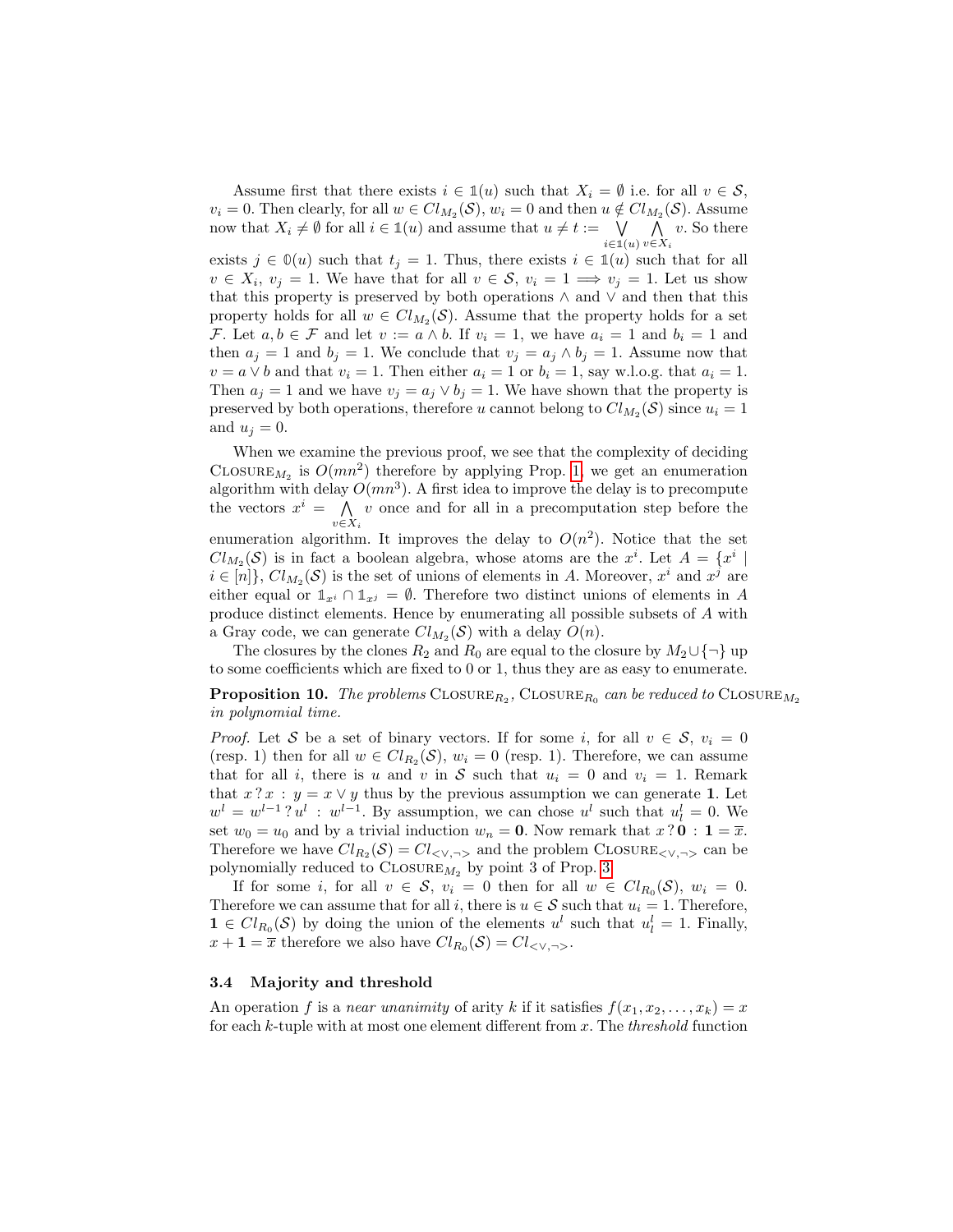of arity k, denoted by  $Th_{k-1}^k$ , is defined by  $Th_{k-1}^k(x_1,\ldots,x_k)$  is equal to 1 if and only if at least  $k-1$  of the elements  $x_1, \ldots, x_k$  are equal to one. It is the smallest near unanimity operation over the booleans. The threshold function  $Th_2^3$  is the majority operation over three booleans that we denote by  $maj$  and the clone it generates is  $D_2$ . We first give a characterization of  $Cl_{D_2}(S)$  which helps prove that  $\text{CLOSURE}_{D_2} \in P$ . The characterization is a particular case of a universal algebra theorem that we then use to compute the closure by any clone which contains a threshold function.

<span id="page-11-0"></span>**Lemma 2.** Let S be a vector set, a vector v belongs to  $Cl_{D_2}(S)$  if and only if for all  $i, j \in [n]$ ,  $i \neq j$ , there exists  $x \in S$  such that  $x_{i,j} = v_{i,j}$ .

*Proof.*  $(\implies)$  Given  $a, b \in \{0, 1\}$  and  $i, j \in [n], i \neq j$ , we first show that if for all  $v \in S$ ,  $v_i \neq a$  or  $v_j \neq b$  then for all  $u \in Cl_{D_2}(S)$ ,  $v_i \neq a$  or  $v_j \neq b$ . It is sufficient to prove that this property is preserved by applying maj to a vector set i.e. that if S has this property, then  $maj(S)$  has also this property. Let  $x, y, z \in \mathcal{S}, v := maj(x, y, z),$  and assume for contradiction that  $v_{i,j} = (a, b).$ Since  $v_i = a$ , there is at least two vectors among  $\{x, y, z\}$  that are equal to a at index  $i$ . Without loss of generality, let  $x$  and  $y$  be these two vectors. Since for all  $u \in \mathcal{S}$ ,  $u_i \neq a$  or  $u_j \neq b$ , we have  $x_j \neq b$  and  $y_j \neq b$  and then  $v_j \neq b$ which contradicts the assumption. We conclude that if  $v \in Cl_{D_2}(S)$ , then for all  $i, j \in [n]$ , there exists  $u \in \mathcal{S}$  with  $v_{i,j} = u_{i,j}$ .

( $\Longleftarrow$ ) Let  $k \leq n$  and let  $a_1, ..., a_k \in \{0, 1\}$ . We will show by induction on k, that if for all  $i, j \leq k$  there exists  $v \in \mathcal{S}$  with  $v_i = a_i$  and  $v_j = a_j$ , then there exists  $u \in Cl_{D_2}(S)$  with  $u_1 = a_1, u_2 = a_2, ..., u_k = a_k$ . The assertion is true for  $k = 2$ . Assume it is true for  $k - 1$ , and let  $a_1, ..., a_k \in \{0, 1\}$ . By induction hypothesis there exists a vector  $w \in Cl_{D_2}(S)$  with  $w_1 = a_1, ..., w_{k-1} = a_{k-1}$ . By hypothesis, for all  $i \leq k$  there exists  $v^i \in \mathcal{S}$  with  $v_i^i = a_i$  and  $v_k^i = a_k$ . We then construct a sequence of vectors  $(u^i)_{i\leq k}$  as follow. We let  $u^1 = v^1$  and for all  $1 < i < k$ ,  $u^i = maj(w, u^{i-1}, v^i)$ . We claim that  $u := u^{k-1}$  has the property sought i.e. for all  $i \leq k$ ,  $u_i = a_i$ . First let prove that for all  $i < k$  and for all  $j \leq i, u_j^i = a_j$ . It is true for  $u_1$  by definition. Assume now that the property holds for  $u^{i-1}$ ,  $i < k$ . Then, by construction, for all  $j \leq i-1$ , we have  $u^i_j = a_j$ since  $w_j = a_j$  and  $u_j^{i-1} = a_j$ . Furthermore, we have  $u_i^i = maj(w_i, u_i^{i-1}, v_i^i) = a_i$ since  $w_i = a_i$  and  $v_i = a_i$ . We conclude that for all  $i \leq k - 1$ ,  $u_i = u_i^{k-1} = a_i$ .

We claim now that for all  $i < k$ ,  $u_k^i = a_k$ . It is true for  $u^1$ . Assume it is true for  $u^{i-1}$ ,  $i < k$ . Then we have  $u_k^i = ma_j(w_k, u_k^{i-1}, v_k^i)$  which is equal to  $a_k$  since  $u_k^{i-1} = a_k$  by induction and  $v_k^i = a_k$  by definition. We then have  $u_i = a_i$  for all  $i \leq k$  which concludes the proof.

# Corollary 1.  $\text{ClosURE}_{D_2}$  is polynomial.

*Proof.* Using Lemma [2,](#page-11-0) one decides whether a vector v is in  $Cl_{D_2}(S)$ , by considering every pair of index i, j and checking whether there is a vector  $w \in S$  such that  $v_i, j = w_i, j$ . The complexity is in  $O(mn^2)$ .

<span id="page-11-1"></span>By applying Prop [1,](#page-3-0) we get an enumeration algorithm in delay  $O(mn^3)$ , and we explain how to improve this delay in the next proposition.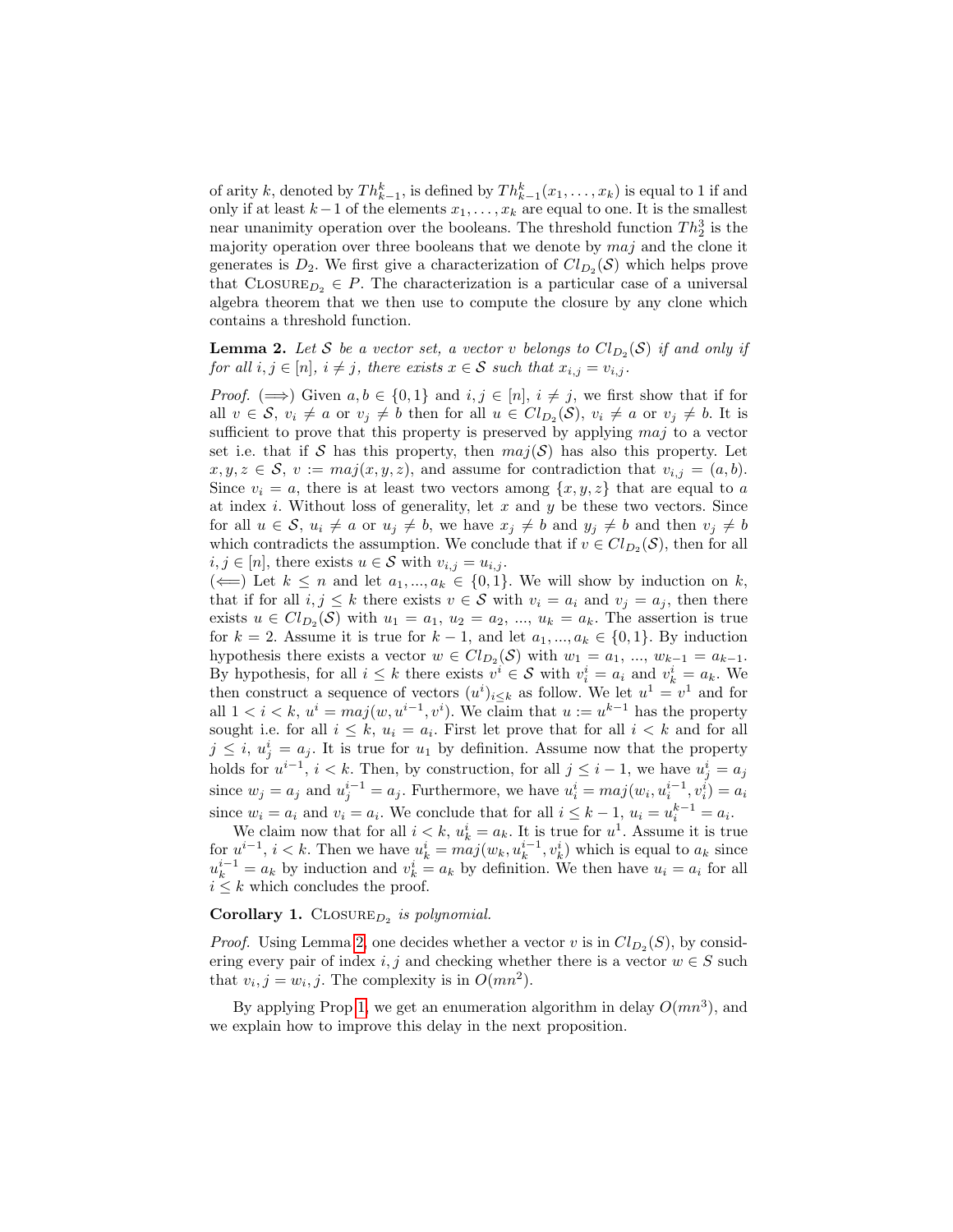**Proposition 11.** ENUMCLOSURE<sub>D<sub>2</sub> can be solved in delay  $O(n^2)$ .</sub>

*Proof.* We do a backtrack search and we explain how to efficiently decide  $\text{CLOSURE}_{D_2}$ during the enumeration. We first precompute for each pair  $(i, j)$  all values  $(a, b)$ such that there exists  $v \in \mathcal{S}$ ,  $v_{i,j} = (a, b)$ . When we want to decide whether the vector  $v$  of size  $l$  can be extended into a solution, it is enough that it satisfies the condition of Lemma [2.](#page-11-0) Moreover, we already know that  $v_{[l-1]}$  satisfies the condition of Lemma [2.](#page-11-0) Hence we only have to check that the values of  $v_{i,l}$  for all  $i < l$  can be found in  $S_{i,l}$  which can be done in time  $O(l)$ . The delay is the sum of the complexity of deciding  $\text{CLOSURE}_{D_2}$  for each partial solution in a branch:  $O(n^2)$ .

It turns out that Lemma [2](#page-11-0) is a particular case of a general theorem of universal algebra which applies to all near unanimity terms. However we felt it was interesting to give the lemma and its proof to get a sense of how the following theorem is proved.

<span id="page-12-0"></span>**Theorem 2 (Baker-Pixley, adapted from [\[8\]](#page-18-7)).** Let  $\mathcal F$  be a clone which contains a near unanimity term of arity k, then  $v \in Cl_{\mathcal{F}}(\mathcal{S})$  if and only if for all set of indices I of size  $k - 1$ ,  $v_I \in Cl_{\mathcal{F}}(\mathcal{S})_I$ .

This allows to settle the case of  $D_1 = \langle maj, x + y + z \rangle$  and of the two infinite families of clones of our restricted lattice  $S_{10}^k = \langle Th_k^{k+1}, x \wedge (y \vee z) \rangle$ and  $S_{12}^k = \langle Th_k^{k+1}, x \wedge (y \to z) \rangle$ .

<span id="page-12-1"></span>**Corollary 2.** If a clone F contains  $Th_k^{k+1}$  then CLOSURE<sub>F</sub> is solvable in  $O(mn^k)$ . In particular CLOSURE $(S_{10}^k)$ , CLOSURE $(S_{12}^k)$  and CLOSURE $(D_1)$  are in P.

*Proof.* Let S bet a set of vectors and let v be a vector. By Th. [2,](#page-12-0)  $v \in Cl_{\mathcal{F}}(\mathcal{S})$ if and only if for all I,  $v_I \in Cl_{\mathcal{F}}(\mathcal{S})_I$ . First remark that  $Cl_{\mathcal{F}}(\mathcal{S})_I = Cl_{\mathcal{F}}(\mathcal{S}_I)$ because the functions of  $\mathcal F$  act coefficient-wise on  $\mathcal S$ . The algorithm generates for each I of size k the set  $Cl_{\mathcal{F}}(\mathcal{S}_I)$ . For a given I, we first need to build the set  $S_I$  in time m and then the generation of  $Cl_{\mathcal{F}}(S_I)$  can be done in constant time. Indeed, we can apply the classical incremental algorithm to generate the elements in  $Cl_{\mathcal{F}}(\mathcal{S}_I)$ , and the cardinal of  $Cl_{\mathcal{F}}(\mathcal{S}_I)$  only depends on k which is a constant. The time to generate all  $Cl_{\mathcal{F}}(\mathcal{S}_I)$  is  $O(mn^k)$  and then all the tests can be done in  $O(n^k)$ .

We have proved that the complexity of any closure problem in one of our infinite families is polynomial. Remark that we can use the method of Prop. [11](#page-11-1) to obtain a delay  $O(n^k)$  for enumerating the elements of a set closed by a near unanimity function of arity  $k$ . Notice that we could have applied Theorem [2](#page-12-0) to the clones of Subsection [3.3](#page-9-1) which all contain the  $maj$  function. However, it was relevant to deal with them separately to obtain a different algorithm with delay  $O(n)$  rather than  $O(n^2)$ .

Notice that the complexity of  $\text{CLOSURE}_{\mathcal{F}}$  is increasing with the smallest arity of a near unanimity function in  $\mathcal F$ . We should thus investigate the complexity of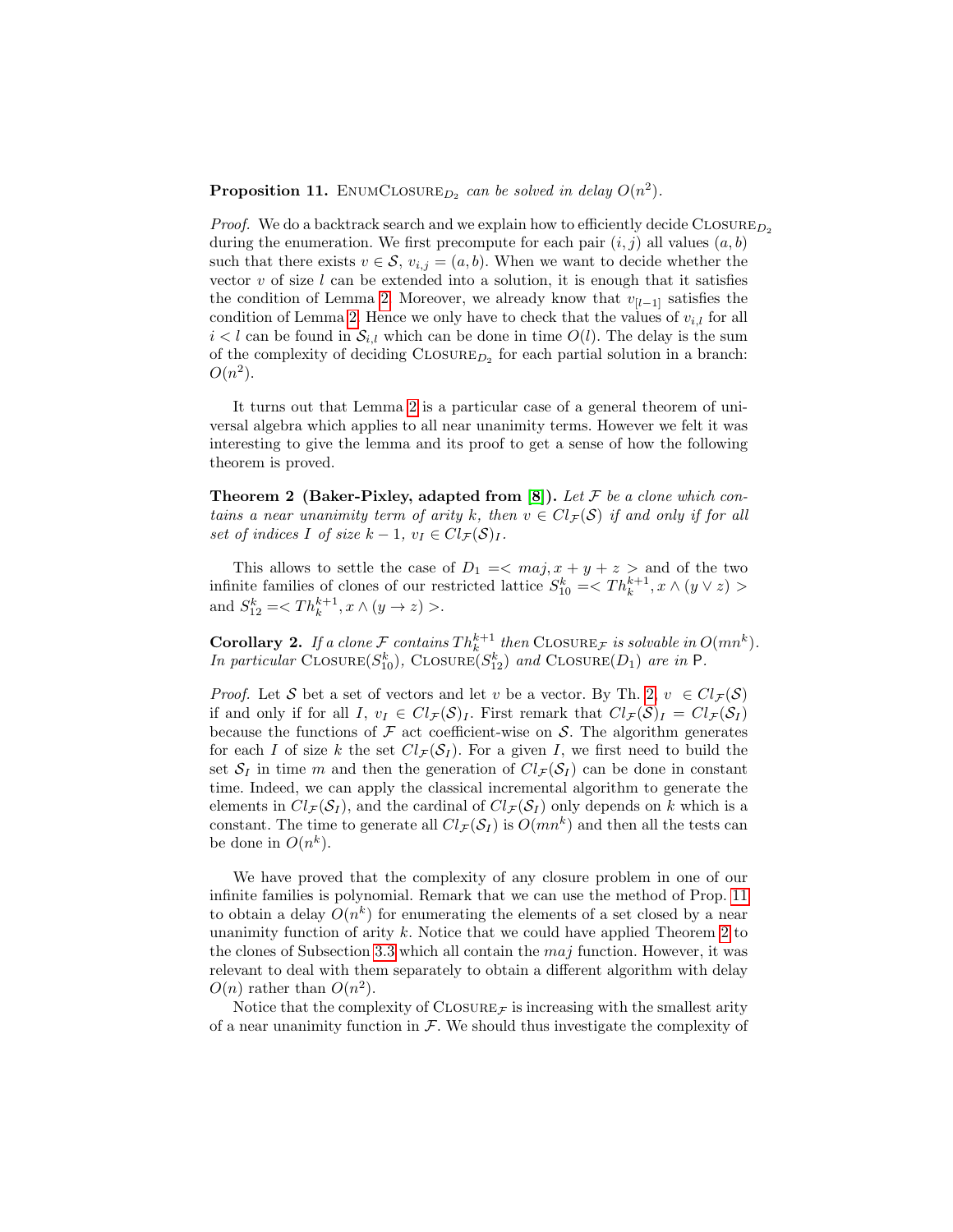the uniform problem when the clone is given as input. We introduce the following restricted version which turns out to be hard.

ClosureTreshold

**Input:** A set  $S$  of vectors and an integer  $k$ **Output**: Yes, if the vector  $\mathbf{1} \in Cl_{S_{10}^k}(\mathcal{S})$ 

### Theorem 3. ClosureTreshold is coNP-complete.

Proof. First notice that the problem is in coNP since by Theorem [2,](#page-12-0) the answer to the problem is negative if and only if one can exhibit a subset of indices of I of size k such that no elements of  $S_I$  is equal to 1.

Let us show that the Hitting Set problem can be reduced to ClosureTreshold. Given a hypergraph  $\mathcal{H} = (V, \mathcal{E})$ , the Hitting set problem asks whether there exists a subset  $X \subseteq V$  of size k that intersects all the hyperedges of H. This problem is a classical NP-complete problem [\[16\]](#page-19-6). Let  $\mathcal{H} = (V, \mathcal{E})$  be a hypergraph and k be an integer. Let  $\mathcal H$  be the hypergraph on V whose hyperedges are the complementary of the hyperedges of  $H$ , and let S be the set of characteristic vectors of the hyperedges of  $H$ . Then  $H$  has a transversal of size k if and only if there is a set I of indices of size k such for all  $v \in S_I$ ,  $v \neq 1$ . Indeed, I is a hitting set of H if for all  $E \in \mathcal{E}$ , there exists  $i \in I$  such that  $i \in E$  which implies that  $i \notin \overline{E}$  and then the characteristic vector v of  $\overline{E}$  is such that  $v_i = 0$ .

Let us show that a set I of indices of size k is such that no element in  $S_I$  is equal to 1 if and only if no element of  $Cl_{S_{10}^k}(\mathcal{S}_I)$  is equal to 1. We assume that  $k \geq 3$  hence  $S_{10}^k = \langle Th_k^{k+1} \rangle$ . Remark that if no element in  $S_I$  is equal to 1, then the application of  $Th_k^{k+1}$  to  $S_I$  preserves this property. Indeed, let consider  $Th_k^{k+1}(v^1, \ldots, v^{k+1})$ , each  $v^i$  has a zero coefficient and since there are  $k+1$  such vectors and the vectors are of size k, by the pigeonhole principle, there are  $i, j, l$ such that  $v_l^i = v_l^j = 0$ . This implies that  $Th_k^{k+1}(v^1, \ldots, v^{k+1}) \neq \mathbf{1}$ .

Since the other direction is straightforward, we have thus proved that there is a set I of indices of size k such that for all  $v \in S_I$ ,  $v \neq 1$  if and only if there is a set I of indices of size k such that for all  $v \in Cl_{S_{10}^k}(\mathcal{S}_I), v \neq 1$ . By Theorem [2,](#page-12-0) the later property is equivalent to  $\mathbf{1} \notin Cl_{S_{10}^k}(\mathcal{S})$ . Therefore we have given a polynomial time reduction from Hitting set to the complementary of ClosureTreshold which proves the proposition.

In fact, the result is even stronger. We cannot hope to get an FPT algorithm for ClosureTreshold parametrized by k since the Hitting Set problem parametrized by the size of the hitting set is W[2]-complete [\[17\]](#page-19-7). It means that if we want to significantly improve the delay of our enumeration algorithm for the clone  $S_{10}^k$ , we should drop the backtrack search since it relies on solving  $\text{ClosURE}_{S_{10}^k}$ .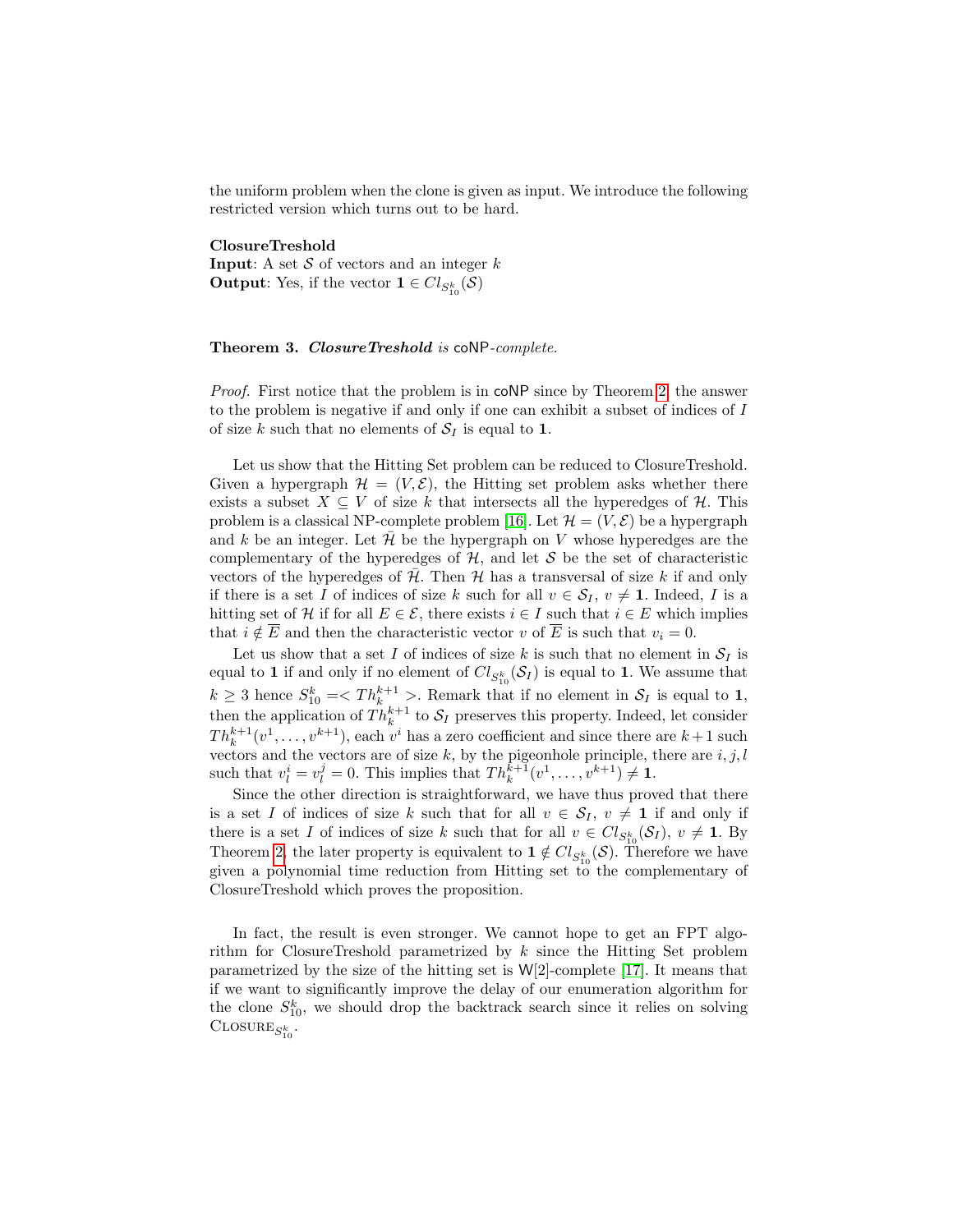#### <span id="page-14-0"></span>3.5 Limits of the infinite parts

Here we deal with the two cases left which are the limits of the two infinite hierarchies of clones we have seen in the previous subsection. Let begin with  $S_{12} = \langle x \wedge (y \rightarrow z) \rangle.$ 

<span id="page-14-1"></span>Remark 1. Let S be a vector set and assume that there exists a  $i \in [n]$  such that for all  $v \in \mathcal{S}$ ,  $v_i = 1$  (resp.  $v_i = 0$ ) then for all  $w \in Cl_{S_{12}}(\mathcal{S})$  we have  $w_i = 1$ (resp.  $w_i = 0$ ). Then we will assume in this section that for all  $i \in [n]$  there is at least a vector v in S with  $v_i = 1$  and a vector w with  $w_i = 0$ .

**Theorem 4.** Let S be a vector set, a vector v belongs to  $Cl_{S_{12}}(S)$  if and only if

- there exists w ∈ S such that **1**(v) ⊆ **1**(w)
- $−$  for all  $(k, i) \in \mathbb{1}(v) \times \mathbb{0}(v)$  there exists  $w \in \mathcal{S}$  with  $w_{k,i} = (0, 1)$  or  $w_{k,i} = (1, 0)$

Proof. Let us start by proving the following claim.

**Claim**: Let  $k, i \in [n]$ . Then there exists  $u \in Cl_{S_{12}}(\mathcal{S})$  such that  $u_{k,i} = (1,0)$  if and only if there exists  $v \in \mathcal{S}$  such that  $v_{k,i} = (1,0)$  or  $v_{k,i} = (0,1)$ .

Assume first that there exists  $v \in \mathcal{S}$  such that  $v_{k,i} = (0,1)$ . Let  $x \in \mathcal{S}$ such that  $x_k = 1$  and  $y \in \mathcal{S}$  such that  $y_i = 0$ . Without loss of generality, such vectors exist by the assumption of Remark [1.](#page-14-1) Then  $u := x \wedge (v \rightarrow y)$  has the sought property, i.e  $u_{k,i} = (1,0)$ . Assume now that for all  $v \in \mathcal{S}$ ,  $v_{k,i} \neq (1,0)$ and  $v_{k,i} \neq (0, 1)$ . We show that this property is preserved by the application of  $x \wedge (y \rightarrow z)$ . For all  $v \in S$ ,  $v_{k,i} = (1,1)$  or  $v_{k,i} = (0,0)$ . Since the function  $x \wedge (y \rightarrow z)$  acts coordinate-wise on the vectors, if we consider  $w = x \wedge (y \rightarrow z)$ with  $x, y, z \in S$  we must have  $w_i = w_k$ . Therefore  $w_{k,i} \neq (1, 0)$  and  $w_{k,i} \neq (0, 1)$ which implies by induction that there is no v with  $v_{k,i} = (0, 1)$  and  $v \in Cl_{S_{12}}(\mathcal{S})$ . We can now prove the theorem.

(←) We can simulate  $w \wedge v$  with  $w \wedge (w \rightarrow v)$ . We will show that for all  $i \in \mathbb{O}(v)$ either there exists a vector  $v^i \in \mathcal{S}$  such that  $\mathbb{1}(v) \subseteq \mathbb{1}(v^i)$  and  $v_i^i = 0$  or we can construct it. Notice that it is sufficient in order to prove that  $v \in Cl_{S_{12}}(\mathcal{S})$  since we have  $v = \bigwedge v^i$ . So let  $i \in \mathbb{O}(v)$  and assume that for all  $w \in \mathcal{S}$  such that i∈**0**(v)

 $\mathbb{1}(v) \subseteq \mathbb{1}(w)$  we have  $w_i = 1$ . Let w be such a vector and let  $\mathbb{1}(v) = \{j_1, j_2, ..., j_k\}.$ We will construct a sequence of vector  $(w^{l})_{l \leq k}$  such that for all  $l \leq k$  and for all  $r \leq l$ ,  $w_{j_r}^l = 1$  and  $w_i^l = 0$ . Let  $w^1$  be the vector with  $w_{j_1}^1 = 1$  and  $w_i^1 = 0$ . By the claim, such a vector exists in  $Cl_{S_{12}}(\mathcal{S})$ . Now for all  $l \leq k$ , let us define  $w^l := w \wedge (u^l \to w^{l-1})$  where  $u^l$  is a vector such that  $u^l_{j_l} = 0$  and  $u^l_i = 1$ and there is such a vector in  $Cl_{S_{12}}(\mathcal{S})$  by the claim. Since by induction we have  $w_i^{l-1} = 0$ , and since  $u_i^l = 1$ , we have  $(u^l \to w^{l-1})_i = 0$  and thus  $w_i^l = 0$ . Now since  $u_{j_l}^l = 0$  and  $w_{j_l} = 1$  we have  $w_{j_l}^l = 1$ . Finally, for all  $r < l$ , we have  $w_{j_r}$ and  $w_{j_r}^{l-1} = 1$ . Hence  $w_{j_r}^l = 1$ . We obtain that  $\mathbb{1}(v) \subseteq \mathbb{1}(w^k)$  and  $w_i^k = 0$ .

 $(\implies)$  Let  $v \in Cl_{S_{12}}(\mathcal{S})$ . Notice that if  $v = x \wedge (y \to z)$ , then  $\mathbb{1}(v) \subseteq \mathbb{1}(x)$ . Thus, there exists  $w \in \mathcal{S}$  such that  $\mathbb{1}(v) \subseteq \mathbb{1}(w)$ . Now, by the claim, for all  $k, i \in [n]$ such that  $v_{k,i} = (1,0)$  there exists  $w \in \mathcal{S}$  such that  $w_{k,i} = (1,0)$  or  $w_{k,i} = (0,1)$ which conclude the proof.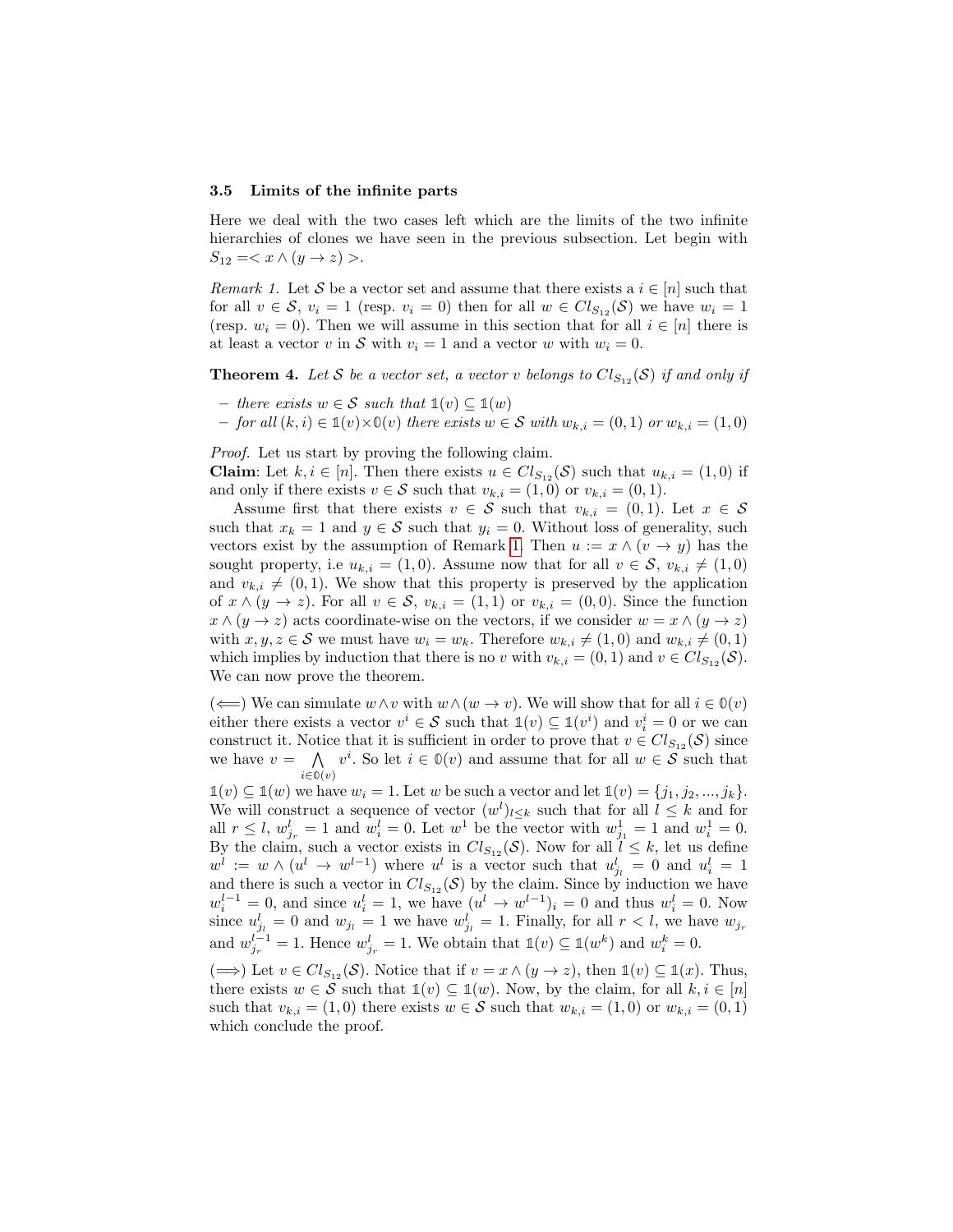#### **Corollary 3.** CLOSURE<sub>S<sub>12</sub> is polynomial.</sub>

Finally, we deal with the clone  $S_{10} = \langle x \wedge (y \vee z) \rangle$ . The characterization of  $Cl_{S_{10}}(\mathcal{S})$  we give is very similar to the one of  $Cl_{S_{12}}(\mathcal{S})$  and the proof works in the same way.

**Theorem 5.** Let S be a vector set, a vector v belongs to  $Cl_{S_{10}}(S)$  if and only if

- there exists w ∈ S such that **1**(v) ⊆ **1**(w)
- $-$  for all  $(k, i) \in \mathbb{1}(v) \times \mathbb{0}(v)$  there exists  $w \in \mathcal{S}$  with  $w_{k,i} = (1, 0)$

*Proof.* ( $\Longleftarrow$ ) Assume first that  $v \in Cl_{S_{10}}(\mathcal{S})$ . Notice that if  $v = x \wedge (y \vee z)$ , then  $\mathbb{1}(v) \subseteq \mathbb{1}(x)$ . Thus by a simple induction, there exists  $w \in \mathcal{S}$  such that  $\mathbb{1}(v) \subseteq \mathbb{1}(w)$ .

Now let  $(k, i) \in \mathbb{1}(v) \times \mathbb{0}(v)$ . Let us show that if for all  $w \in \mathcal{S}$   $w_{k,i} \neq (1, 0)$ , then  $u_{k_i} \neq (1,0)$  for all  $u \in Cl_{S_{10}}(\mathcal{S})$  and then  $v \notin Cl_{S_{10}}(\mathcal{S})$ . It is sufficient to show that this property is preserved by the operation  $x \wedge (y \vee z)$ . So let a, b and c be three boolean vectors such that  $a_{k,i} \neq (1, 0), b_{k,i} \neq (1, 0), c_{k,i} \neq (1, 0)$  and let  $d = a \wedge (b \vee c)$ . Assume that  $d_i = 0$ . Then either  $a_i = 0$  or both  $b_i$  and  $c_i$  are 0. If  $a_i = 0$  then  $a_k = 0$  since  $a_{k,i} \neq (1, 0)$  and then  $d_k = a_k \wedge (b_k \vee c_k = 0) = 0$ . Now if  $b_i = 0$  and  $c_i = 0$ , we have  $b_k = 0$  and  $c_k = 0$  and then  $d_k = a_k \wedge (b_k \vee c_k = 0) = 0$ . We conclude that  $d_{k,i} \neq (0, 1)$ 

 $(\implies)$  Assume that there exists  $u \in \mathcal{S}$  such that  $\mathbb{1}(v) \subseteq \mathbb{1}(u)$  and for all  $(k, i) \in \mathbb{R}$ **1**(v) ×  $\mathbb{O}(v)$  there exists  $w \in \mathcal{S}$  with  $w_{k,i} = (1,0)$ . Notice that  $\wedge \in S_{10}$  since  $a \wedge b = a \wedge (b \vee b)$ . Let  $t :=$ u∈S, **1**(v)⊆**1**(u) u. We have  $\mathbb{1}(v) \subseteq \mathbb{1}(t)$ . Either

 $v = t$  or there is  $i \in [n]$  for which  $v_i = 0$  and  $t_i = 1$ . For each such coordinate i, we will show how to construct a vector  $t'$  such that  $t'_{i} = 0$  and such that  $\mathbb{1}(v) \subseteq \mathbb{1}(t') \subseteq \mathbb{1}(t)$ . Let  $x := \bigvee$  $\bigvee_{u \in S, u_i = 0} u$ . Notice that  $x_i = 0$  and since for all

 $j \in \mathbb{1}(v)$  there exists  $w \in \mathcal{S}$  such that  $w_{i,j} = (0,1)$  we have  $\mathbb{1}(v) \subseteq \mathbb{1}(x)$ . Now let us define  $t' := t \wedge x$ . It is easy to see that  $t'$  satisfies the conditions sought. To construct t' we proceed as follow. Let  $\{y^1, ..., y^k\} := \{u \in \mathcal{S} \mid u_i = 0\}$ . Then let us construct the following sequence of vectors  $t^1 := t \wedge (y^1 \vee y^2), t^2 := t \wedge (t^1 \vee y^3),$  $\dots, t^{k-1} := t \wedge (t^{k-2} \vee y^k)$ . It is easy to see that  $t' = t^{k-1}$ , and then  $t' \in Cl_{S_{10}}(\mathcal{S})$ . We conclude that  $v \in Cl_{S_{10}}(\mathcal{S})$ . Indeed starting from t, we can apply the previous procedure to set to 0 each index i for which  $v_i = 0$  and  $t_i = 1$ .

**Corollary 4.** CLOSURE<sub>S<sub>10</sub> is polynomial.</sub>

# <span id="page-15-0"></span>4 Larger Domains

In this section, we try to extend some results of the boolean domain to larger domains.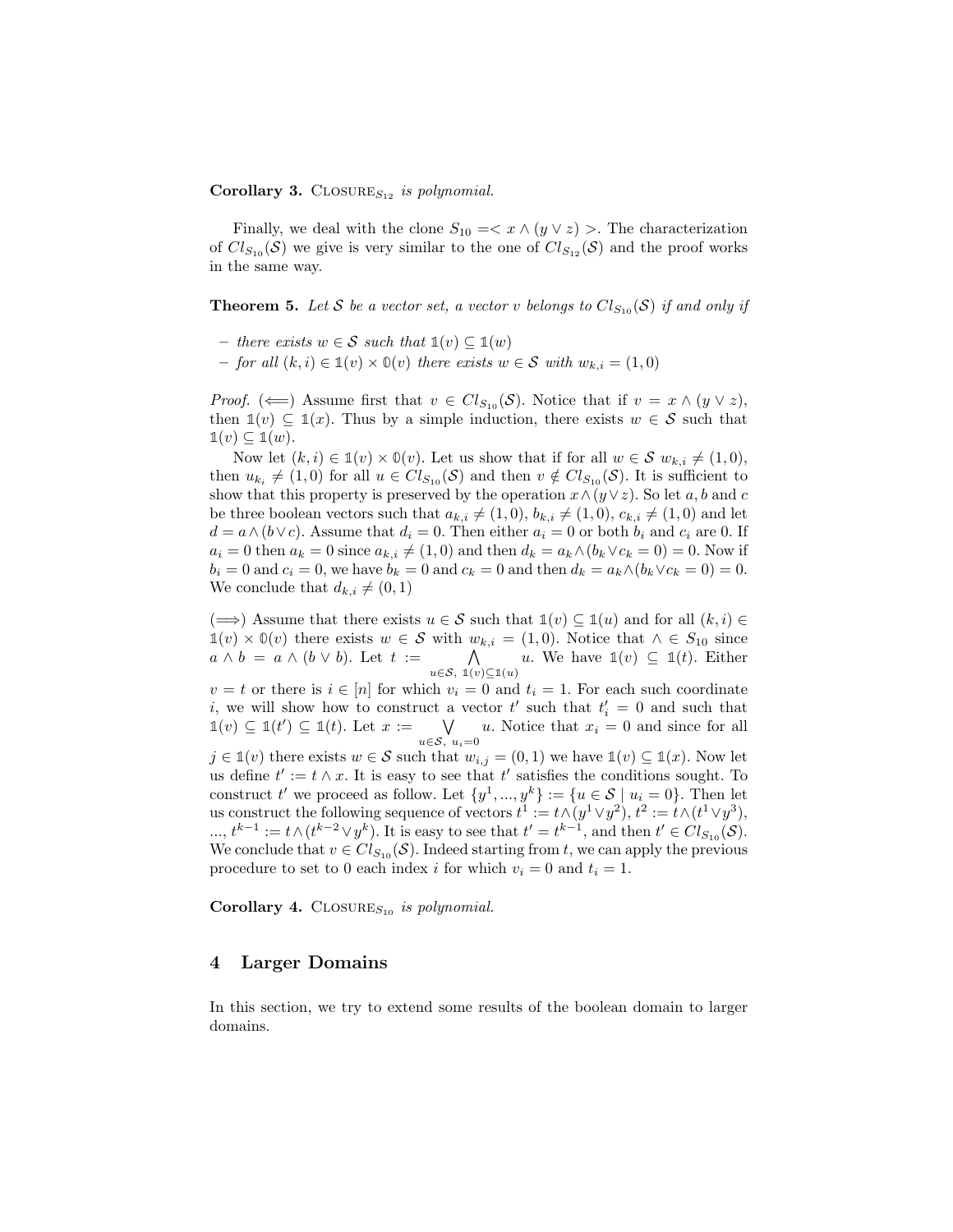#### 4.1 Tractable closure

We exhibit two families of clones F such that CLOSURE  $\tau \in \mathsf{P}$ . As a result, we obtain a polynomial delay algorithm for  $\text{EWMCLOSURE}_{\mathcal{F}}$  using the backtrack search.

The first tractable case is an extension of the clones of Subsection [3.4.](#page-10-0) Indeed using Th. [2,](#page-12-0) we can get an equivalent to Corollary. [2](#page-12-1) in any domain size.

**Corollary 5.** If F contains a near unanimity operation, then CLOSURE  $\tau \in P$ .

In particular, by using the same method as in Prop. [11](#page-11-1) we get the following result.

**Proposition 12.** If F contains a near unanimity term of arity k, then ENUMCLOSURE<sub>F</sub> can be solved in delay  $O(n^{k-1})$ .

We could hope to increase the class of polynomial time decidable problems, by using other ideas from CSP. For instance, we may try to prove that if a clone  $\mathcal F$  contains a Maltsev operation (it generalizes the majority operation) then CLOSURE  $\tau \in P$ .

The second tractable case is a generalization of Subsection [3.2.](#page-9-0) We consider  $\mathcal F$  the clone generated by the addition of two elements over  $D$ . To decide CLOSURE<sub>F</sub>, we have to solve a linear system, which can also be done in polynomial time over any domain. In fact we can further extend this result as shown in the next proposition.

**Proposition 13.** Let f be a commutative group operation over D, then CLOSURE<sub> $\leq t >$ </sub> P.

*Proof.* We want to solve  $\text{CLOSURE}_{\leq f>}$ , given S a set of vectors and v a vector. Let A be the matrix which has the elements of  $S$  as rows. The vector  $v$  is in CLOSURE<sub> $\leq f > (\mathcal{S})$  if and only there is a vector x with coefficients in Z such that</sub>  $Ax = v$ . This equation is not over a field so we cannot solve it directly. We apply a classical group theorem to the finite commutative group  $(D, f)$ , which states that D is a direct sum of cyclic groups  $D_1, \ldots, D_t$  whose order is the power of a prime. The equation  $Ax = v$  can be seen as a set of equations over fields:  $A_i x_i = v_i$ , for  $i \leq t$ , where  $A_i$ ,  $x_i$  and  $v_i$  are the projection of A, x and v over  $D_i$ . We can easily reconstruct an x which have the projections  $x_i$  on  $D_i$  by the Chinese remainder theorem. Therefore, deciding whether  $v \in \text{CLOSURE}_{\leq f>}(\mathcal{S})$ is equivalent to solving a set of linear systems and hence is in polynomial time.

One natural generalization would be to allow the function  $f$  to be non commutative. In that case, we conjecture that  $\text{CLOSURE}_{\leq f>}$  is NP-hard.

#### 4.2 A limit to the backtrack search

The last case we would like to extend is the clone generated by the conjunction. A natural generalization is to fix an order on D and to study the complexity of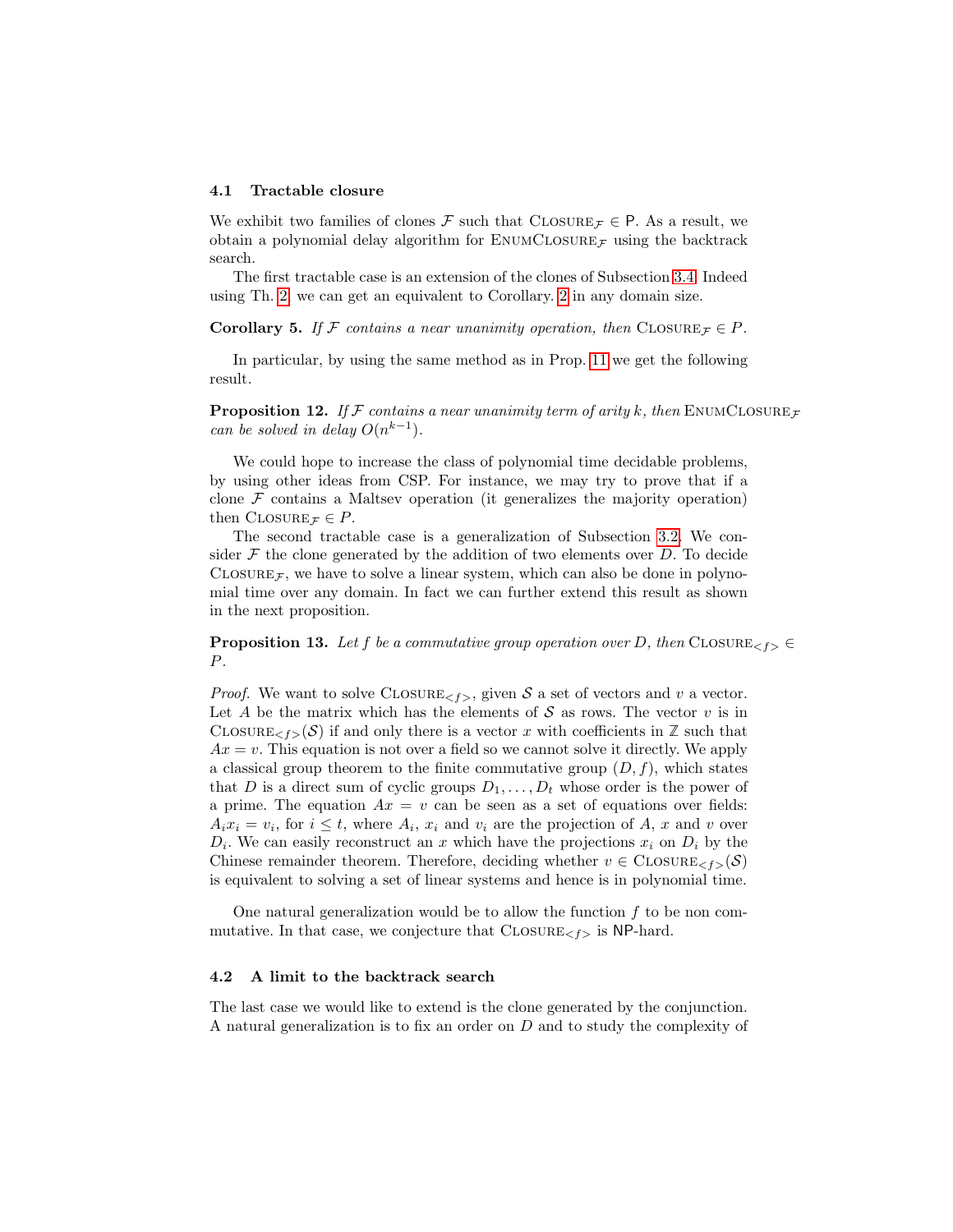CLOSURE<sub> $\leq f$ </sub> with f monotone. Let f be the function over  $D = \{0, 1, 2\}$  defined by  $f(x, y) = x + y$  if  $x + y \le 2$  and  $f(x, y) = 2$  otherwise. This function is clearly monotone for the usual order.

**Proposition 14.** CLOSURE<sub> $\leq f$ </sub> is NP-complete.

*Proof.* We reduce EXACT-3-COVER to CLOSURE<sub><f></sub>. Let S be an instance of EXACT-3-COVER, that is a set of subsets of  $[n]$  of size 3. Clearly, S can be seen as an instance of  $\text{ClosURE}_{\leq f}$  and we prove that  $1 \in \text{ClosURE}_{\leq f}(\mathcal{S})$ if and only if there is an exact cover of  $S$ . First remark that  $f$  associative, therefore any element of CLOSURE<sub><f></sub>(S) can be written  $f(v_1, f(v_2, f(v_3, \dots))$ with  $v_i \in \mathcal{S}$ . It is also commutative therefore we can associate a unique element of CLOSURE<sub> $\leq f$ </sub> $(\mathcal{S})$  to a multiset of elements of S by the previous construction. Remark that it is never useful to have three times the same element in the multiset since  $f(v, v) = f(v, f(v, v))$ . If  $v_i > 0$  then  $f(v_i, v_i) = 2$ , therefore the vector 1 can only be generated by a set and not a multiset. Moreover a set which generates 1 satisfies that for all  $i \leq n$  there is one and only one of its elements with a coefficient 1 at the index i. Such a set is an exact cover of  $S$ , which proves the reduction.

The problem is in NP because an element v is in CLOSURE<sub><f></sub>(S), if and only if there is a multiset of elements of  $\mathcal S$  such that applying f to its elements yields  $v$ . This witness is of polynomial size since each element is at most twice in the multiset.

This hardness result implies that we cannot use the backtrack search to solve the associated enumeration algorithm. However, if we allow a space proportional to the number of solutions, we can still get a polynomial delay algorithm for associative functions, a property satisfied by the function  $f$  of the last proposition. Remark that the space used can be exponential while the backtrack search only requires a polynomial space.

**Proposition 15.** If f is an associative function, then ENUMCLOSURE<sub><f></sub>  $\in$ DelayP.

*Proof.* Let S be an instance of ENUMCLOSURE<sub> $\leq t$ </sub>. Let G be the directed graph with vertices  $Cl_{\leq f>}(\mathcal{S})$  and from each  $v \in Cl_{\leq f>}(\mathcal{S})$ , there is an arc to  $f(v, s)$ for all  $s \in \mathcal{S}$ . Since f is associative, by definition of G, every vertex of  $Cl_{\leq f}(\mathcal{S})$ is accessible from a vertex in  $S$ . Therefore we can do a depth-first traversal of the graph G to enumerate all solutions. A step of the traversal is in polynomial time: from an element v we generate its neighborhood:  $f(v, s)$  for  $s \in \mathcal{S}$ . The computation of  $f(v, s)$  is in time  $O(n)$  and  $|S| = m$ . We must also test whether the solution  $f(v, s)$  has already been generated. This can be done in time  $O(n)$ by maintaining a self balanced search tree containing the generated solutions, since there are at most  $|D|^n$  solutions. In conclusion the delay of the enumeration algorithm is in  $O(mn)$  thus polynomial.

To obtain a polynomial space algorithm, we could try to use the reverse search method. To do that, we want the graph  $G$  to be a directed acyclic graph,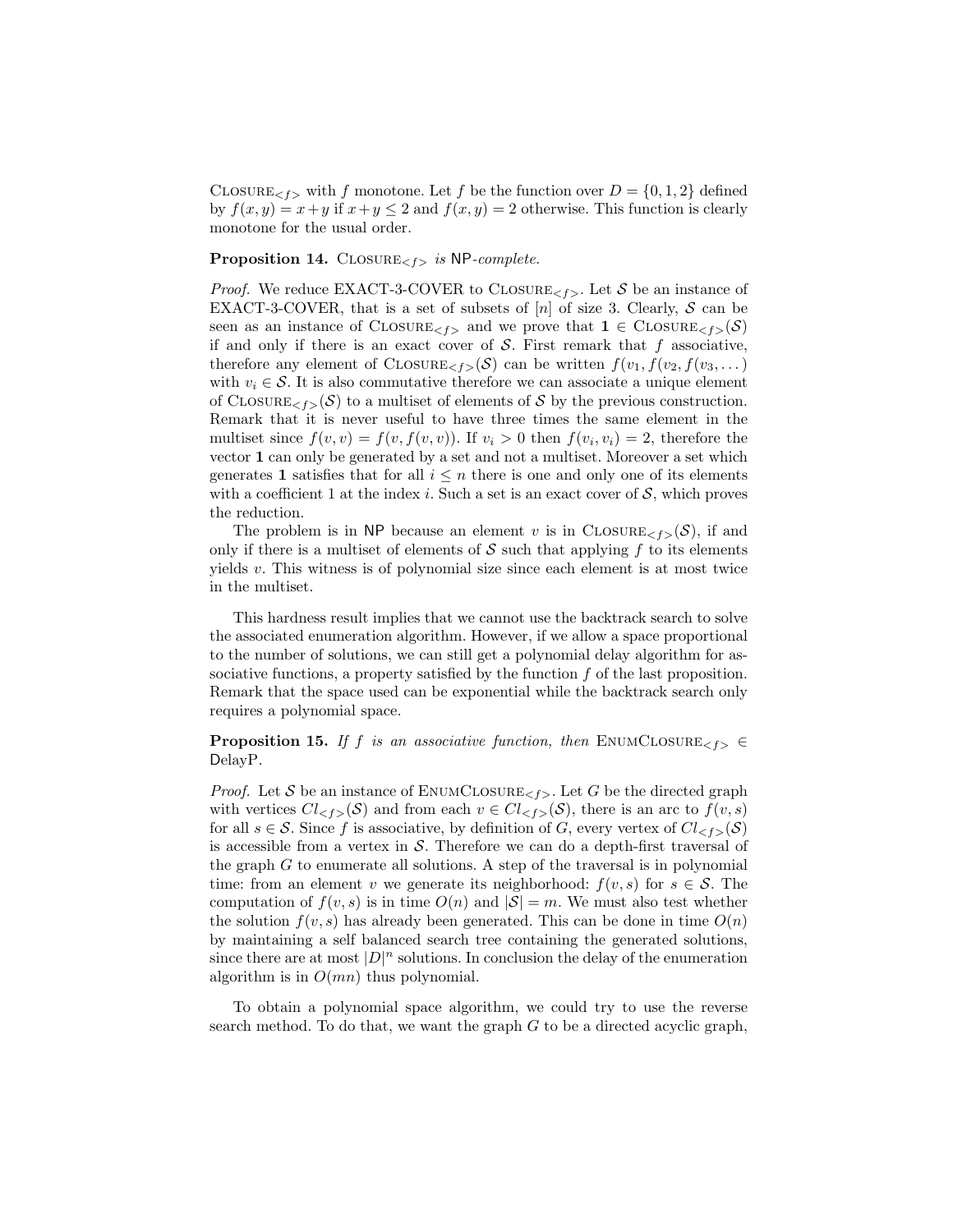which is the case if we require the function to be monotone. The monotonicity also ensures that the depth of G is at most  $n(|D|-1)$ . However we also need to be able to compute for each element of G a canonical ancestor in polynomial time and it does not seem to be easy even when  $f$  is monotone. We leave the question of finding a good property of  $f$  which ensures the existence of an easy to compute ancestor open for future research.

# 5 Further work

- Classify the complexity of  $\text{CLOSURE}_{\mathcal{F}}$  for domains larger than two.
- Find  $\mathcal F$  such that ENUMCLOSURE  $\tau$  can be solved with a polynomial delay and space but such that  $\text{CLOSURE}\mathcal{F}$  is NP-hard.
- For set family (boolean domain) can we enumerate only the minimal elements (backtrack fails even with the symmetric difference)? It would give an enumeration algorithm of the circuits of binary matroids.
- What if we only allow operations between elements satisfying a given property (if the intersection is not empty for instance).
- Can we allow the closure function to have a different action on different coefficients and still obtain the same kind of results ?

Acknowledgements: Authors have been partly supported by the ANR project Aggreg and we thank the members of the project and Mamadou Kant for interesting discussions about enumeration. We also thank Florent Madelaine for his help with CSP and universal algebra.

# References

- <span id="page-18-0"></span>1. Johnson, D.S., Papadimitriou, C.H., Yannakakis, M.: On generating all maximal independent sets. Information Processing Letters 27(3) (1988) 119–123
- <span id="page-18-1"></span>2. Khachiyan, L., Boros, E., Elbassioni, K., Gurvich, V., Makino, K.: On the complexity of some enumeration problems for matroids. SIAM Journal on Discrete Mathematics 19(4) (2005) 966–984
- <span id="page-18-2"></span>3. Creignou, N., Hébrard, J.: On generating all solutions of generalized satisfiability problems. RAIRO Theoretical Informatics and Applications 31(6) (1997)
- <span id="page-18-3"></span>4. Schnoor, H., Schnoor, I.: Enumerating all solutions for constraint satisfaction problems. STACS 2007 694
- <span id="page-18-4"></span>5. Bulatov, A.A., Dalmau, V., Grohe, M., Marx, D.: Enumerating homomorphisms. Journal of Computer and System Sciences 78(2) (2012) 638–650
- <span id="page-18-5"></span>6. Post, E.L.: The two-valued iterative systems of mathematical logic. Princeton University Press (1941)
- <span id="page-18-6"></span>7. Schaefer, T.: The complexity of satisfiability problems. In: Proceedings of the tenth annual ACM symposium on Theory of computing, ACM (1978) 226
- <span id="page-18-7"></span>8. Baker, K.A., Pixley, A.F.: Polynomial interpolation and the chinese remainder theorem for algebraic systems. Mathematische Zeitschrift 143(2) (1975) 165–174
- <span id="page-18-8"></span>9. Strozecki, Y.: Enumeration complexity and matroid decomposition. PhD thesis, Universit´e Paris Diderot - Paris 7 (2010)